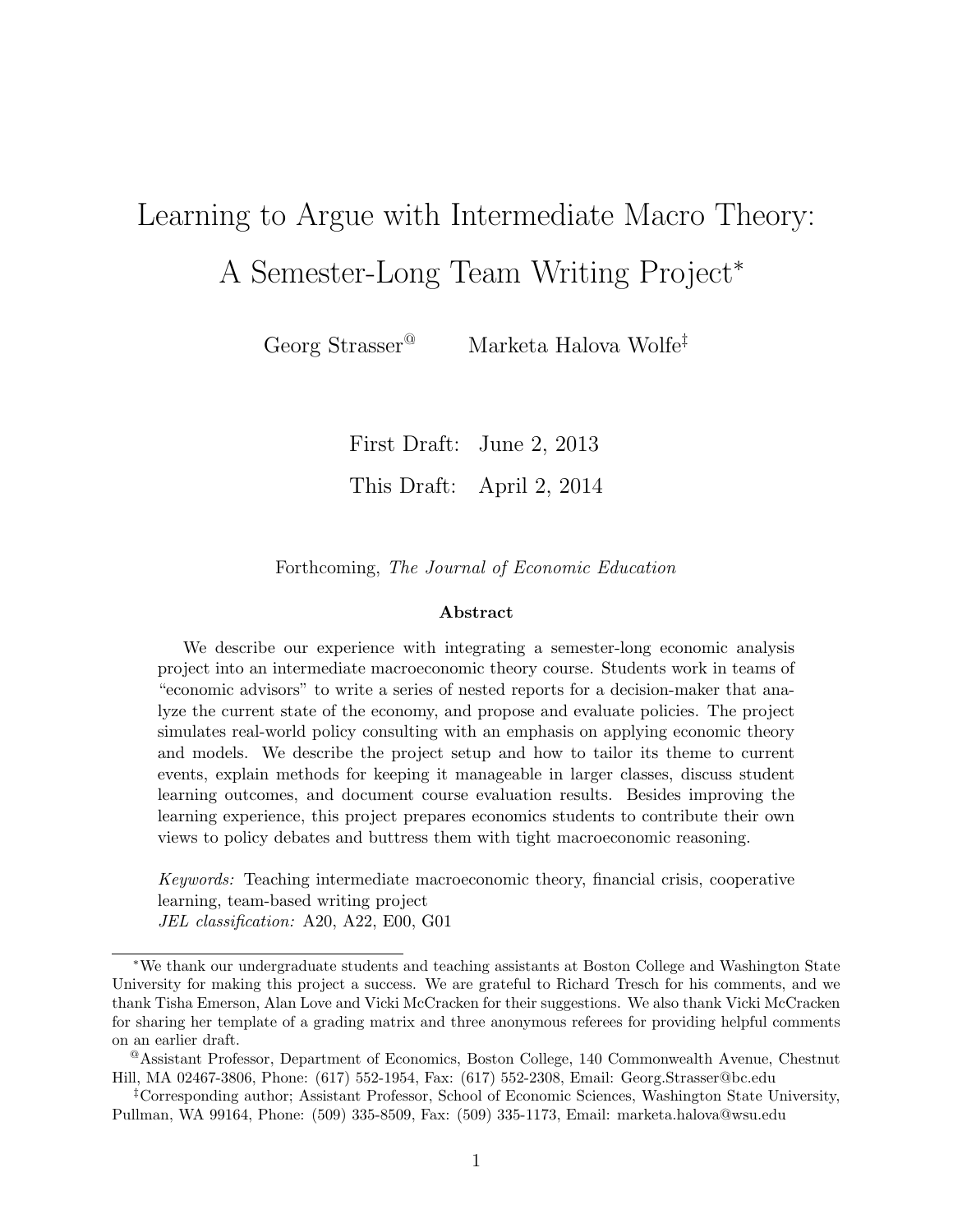## 1 Motivation

Employers frequently voice dissatisfaction with the skills of college graduates. The skills they see as most deficient include effective written communication, team collaboration, critical thinking, and applying knowledge to real-world settings (Hart Research Associates 2013). Employers hiring economics majors believe that students lack awareness of history or real-world context, practical data-handling skills, comprehension of the limitations of theory/models, ability to communicate results to non-economists, and a combination of inductive and deductive reasoning (Coyle 2012a). Students themselves feel these deficits, and complain about stylized textbook theory disconnected from the complex policy debates in the media and about memorizing equations without a sense of how to use them to bring their own viewpoints across. In surveys of economics majors at undergraduate institutions in the U.S., 63% of respondents chose "more discussion of real world issues" when asked what changes they would suggest for their economics program, and "preparing for work" along with "the ability to communicate" when asked what skills the program should focus on (Jones, Hoest, Fuld, Dahal, and Colander 2010).

In addition, the recent financial crisis exposed gaps in the undergraduate macroeconomics curriculum and the importance of up-to-date class materials. Leading textbooks did not cover many factors that played a key role in this crisis as they were assumed away in standard models (Colander 2010). For example, standard models focused on the role of money in aggregate demand but neglected the importance of credit (Friedman 2010). In general, leading textbooks did not prepare students to understand the possibility of crises, their causes and policy responses (Gray and Miller 2011). The crisis, therefore, created a need to include multiple new topics such as asset market bubbles, securitization and systemic risk in intermediate undergraduate theory courses. Time constraints, however, make this challenging because standard topics remain relevant and are hard to eliminate (Blinder 2010). Moreover, the financial crisis exposed disagreements on what should be taught on topics such as sources of economic fluctuations since researchers disagree on theory (Shiller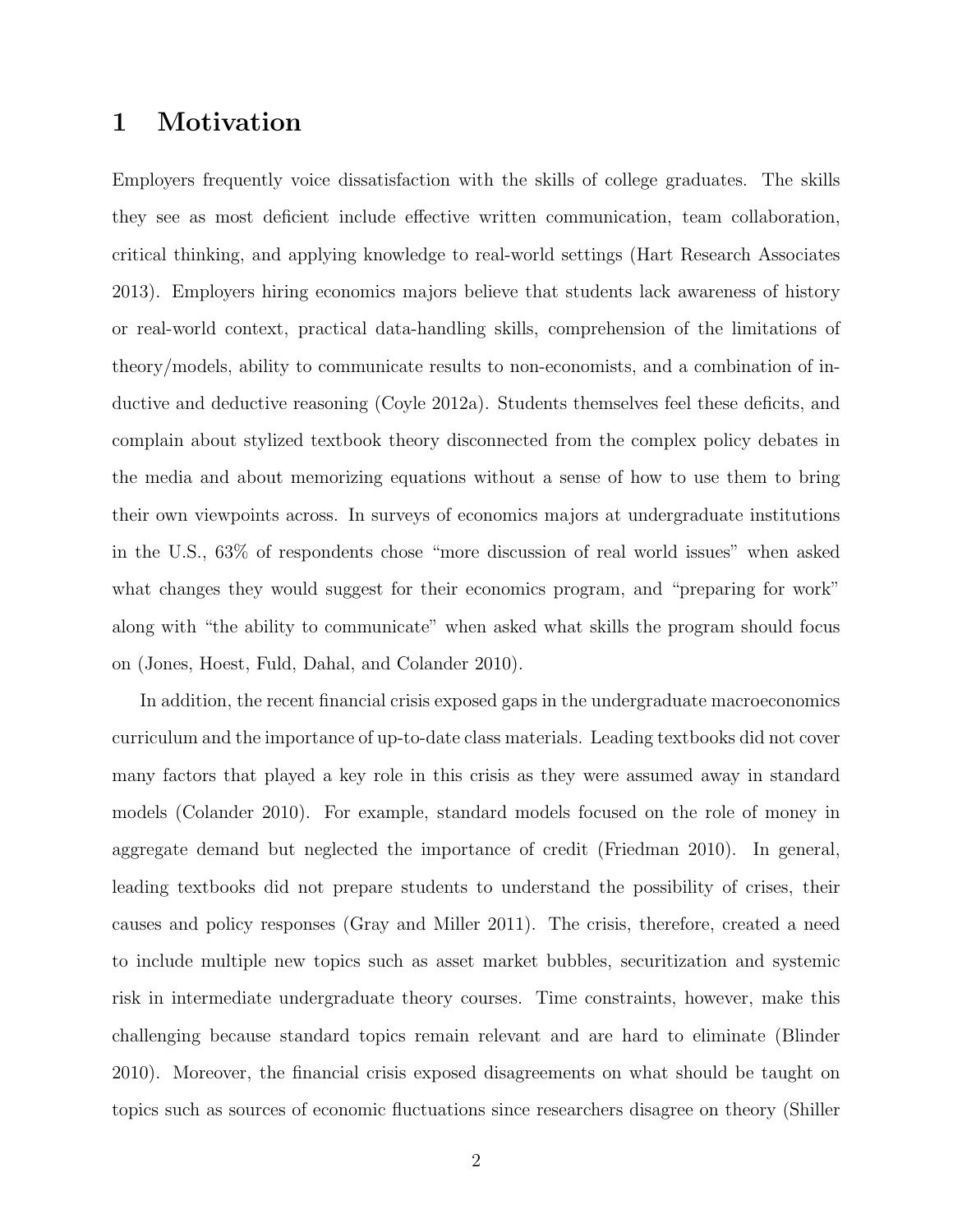2010).

We describe the setup and experiences from a semester-long, team-based, written economic analysis project to address the above concerns that we integrated into otherwise standard intermediate macroeconomic theory courses for majors as well as non-majors at Boston College (BC) and Washington State University (WSU) from 2009 to  $2012<sup>1</sup>$ . The three most distinctive features of this project are its full integration into a standard, required theory course, its real-time, open-ended nature, and the explicit encouragement of students to apply and challenge the theory and models introduced in class. In this project, students work in teams of "economic advisors" to write a series of nested reports for a well-known decisionmaker that analyze the current state of the economy, and propose and evaluate policies while responding to current economic and political events that occur during the semester. The emphasis is on learning to identify policy issues and use macroeconomic theory and models to support one's own arguments. Our experience as well as student feedback show that as a result of the project students not only tremendously improve their written communication and team skills but also gain confidence in independent critical thinking and learn to apply the course material to the real world.

We describe the project setup and timing in Section 2. The project offers a multitude of benefits such as using theory to support arguments, focusing student attention on the current hottest economic policy debate and including new topics not standardly covered in intermediate macro, learning to include feedback and new developments, working in teams, and fully integrating the project into the course which reinforces learning of the material. We discuss each of these benefits in Section 3. In Section 4, we report our experience with this approach and highlight the student learning objectives. We then discuss resource requirements in Section 5 and briefly conclude in Section 6.

<sup>&</sup>lt;sup>1</sup>In total, we have had 260 and 122 students in our courses at BC and WSU, respectively.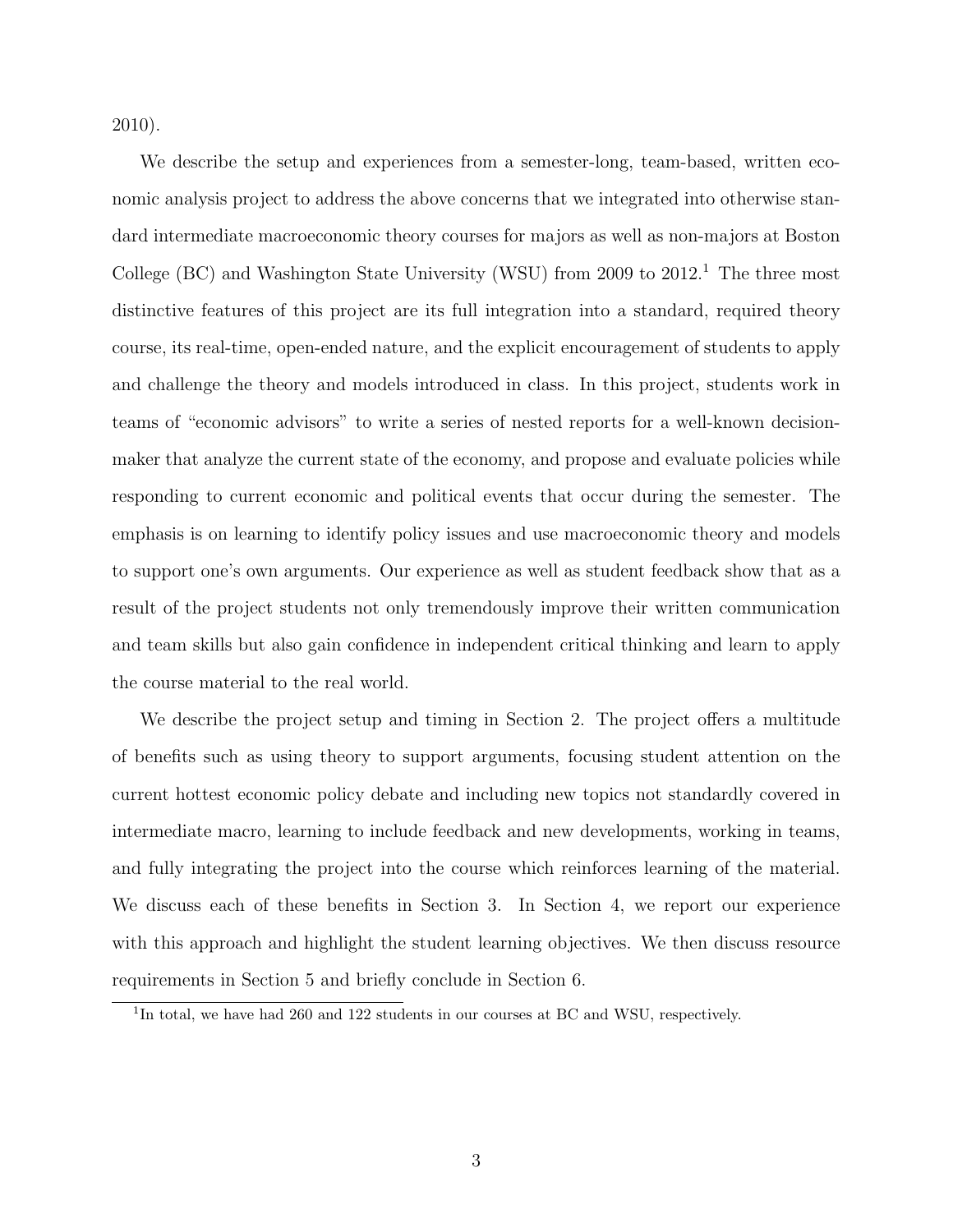## 2 Project Description

Students work in teams of about three "economic advisors" over the course of the semester to prepare a step-by-step economic analysis of the current state of the economy and to provide a tightly-reasoned policy recommendation on a current macroeconomic issue.

At the beginning of the semester, all teams receive the Project Overview which is a short, one-page document that describes the project theme. The theme centers the project on the current hottest economic policy debate. For example, the 2012 WSU project theme was analyzing the recent recession and making policy recommendations to President Obama. The Project Overview also sets organizational guidelines such as deadlines, formatting (font size, line spacing), page limits, and so forth.

Because the project is quite ambitious and challenging, it is broken down into a series of three nested reports that build on each other. Table 1 summarizes the handouts that students receive.<sup>2</sup> The Project Overview and Report 1 instructions are handed out during the first class meeting. The instructions for Reports 2 and 3 are handed out later in the semester.

Report 1, worth 5% of the total course grade, is the shortest report (for example, only four pages including graphs, tables and references).<sup>3</sup> Because it is due at the end of Week 3 and we do not cover a lot of theory and models in the first three weeks, this report focuses on summarizing the current state of the economy. The purpose is to become familiar with authoritative sources of macroeconomic data, learn to use these data to describe the current state of the economy, present the data concisely, and master general principles of good writing such as proper citations. We grade Report 1 quickly and provide detailed feedback. Content and quality of exposition are equally valued. In grading, we very much reward creativity and originality to encourage students to pursue their own interests and ideas. For example,

<sup>2</sup>The actual handouts are available from the authors upon request.

<sup>&</sup>lt;sup>3</sup>The weight of the three reports can be set by the course instructor depending on other assignments that comprise the total course grade. We have, for example, used a grading scheme, in which the project is worth 30% of the total course grade, with exams worth 60% and homework assignments adding up to 10%.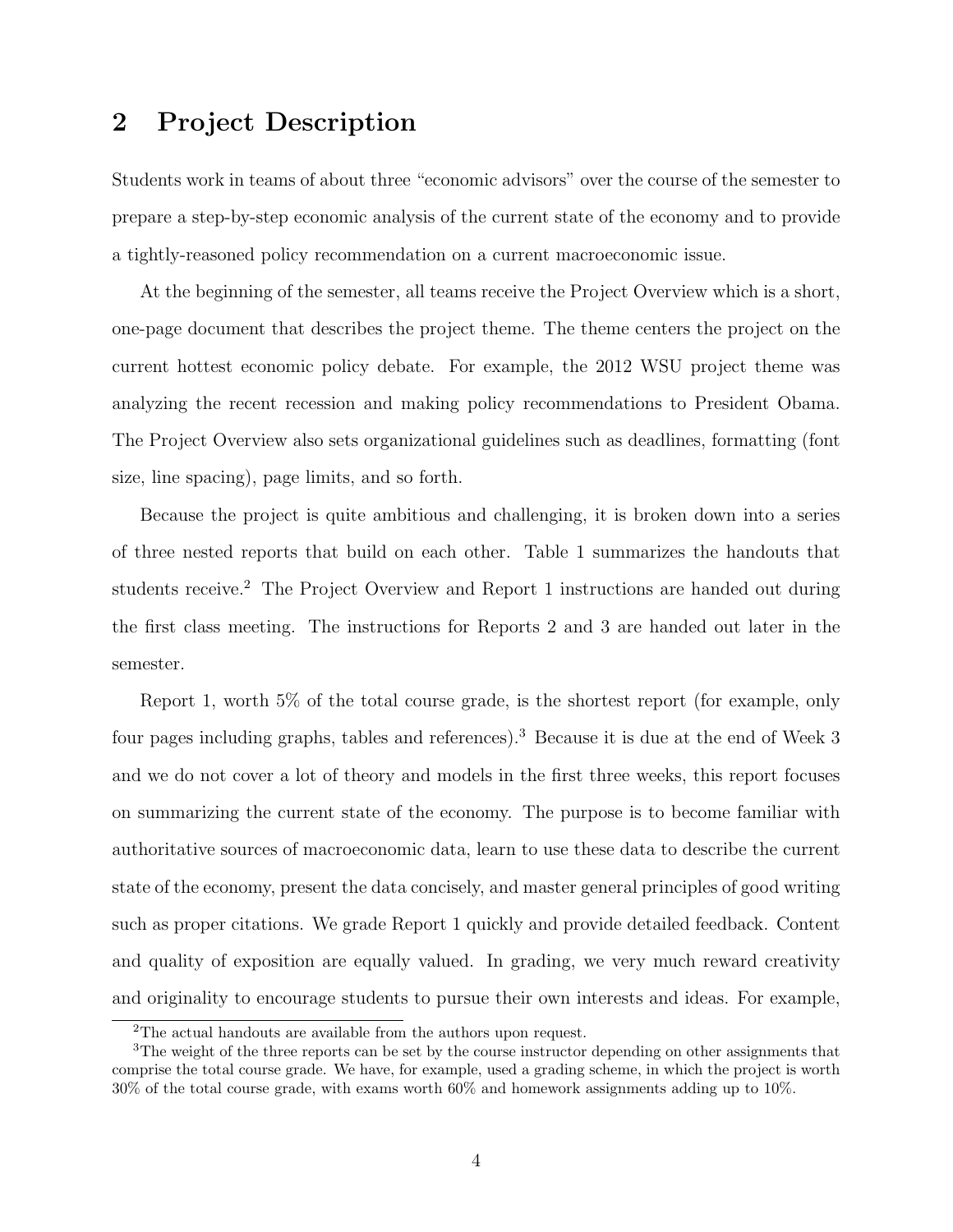### Table 1: Project Example - Advisors to President Obama (WSU 2012)

| Project Overview<br>Theme | President Obama requested that your team of economic advisers prepare a series of<br>three reports describing the state of the economy, analyzing the causes of the recession,<br>evaluating existing policies, and proposing new policies.                                                                                                                                                                                                                                                                                                                                                                                                                                                                                                                                                                                                                                                                                                                                                                                                                                                                                |
|---------------------------|----------------------------------------------------------------------------------------------------------------------------------------------------------------------------------------------------------------------------------------------------------------------------------------------------------------------------------------------------------------------------------------------------------------------------------------------------------------------------------------------------------------------------------------------------------------------------------------------------------------------------------------------------------------------------------------------------------------------------------------------------------------------------------------------------------------------------------------------------------------------------------------------------------------------------------------------------------------------------------------------------------------------------------------------------------------------------------------------------------------------------|
| Report 1<br>Assignments   | 1. A description of the current state of the U.S. economy and a comparison to the<br>state prior to the recession (Please use important economic variables to describe the<br>economy and explain to the President why these variables are important.),<br>2. A definition of a recession (Please inform the President whether the recession is over<br>or not.),<br>3. A comparison of the recession to another U.S. recession or a recession in another<br>country (Please explain to the President why you chose this particular comparison by<br>telling him why it is interesting and relevant.), and<br>4. A brief analysis of causes of the recession.                                                                                                                                                                                                                                                                                                                                                                                                                                                              |
| Report 2<br>Assignments   | 5. A thorough explanation of the causes of the recession (i.e., how the recession started)<br>and how it spread throughout the economy: You can make any argument you like but<br>you will probably want to discuss the housing sector and financial sector. Describe<br>how the crisis spread from these sectors to the real economy. Be sure to include theory<br>and models we learned.<br>6. An evaluation of monetary policies taken by the Fed: Discuss actions taken by<br>the Fed and describe the effect of these policies on the economy in both the long-run<br>and the short-run using the theories and models we learned. Evaluate whether these<br>policies were successful in combatting the recession.<br>7. An evaluation of fiscal policies taken by the government: Discuss the actions taken<br>by the government and describe the effect of these policies on the economy in both<br>the long-run and the short-run using the theories and models we learned. Evaluate<br>whether these policies were successful in combatting the recession. You will probably<br>want to discuss the national debt. |
| Report 3<br>Assignments   | 8. A discussion of the U.S. federal government deficit and trade deficit. Discuss why<br>these deficits are or are not a concern, and<br>9. A summary of the most pressing issues in the U.S. economy today and what should<br>be done to address them. Your suggestions should naturally follow from this summary<br>and they should be balanced (E.g., if you suggest the government should increase<br>spending, you need to consider the effect on government deficit. E.g., if you suggest<br>the Fed should maintain a loose monetary policy, you need to consider the effect on<br>inflation.)                                                                                                                                                                                                                                                                                                                                                                                                                                                                                                                      |

we reward finding data sources and using macroeconomic variables beyond the ones covered in class.<sup>4</sup>

Report 2, worth 10% of the total course grade, is longer (for example, eight pages includ-

<sup>&</sup>lt;sup>4</sup>See the Appendix for an example of a grading matrix.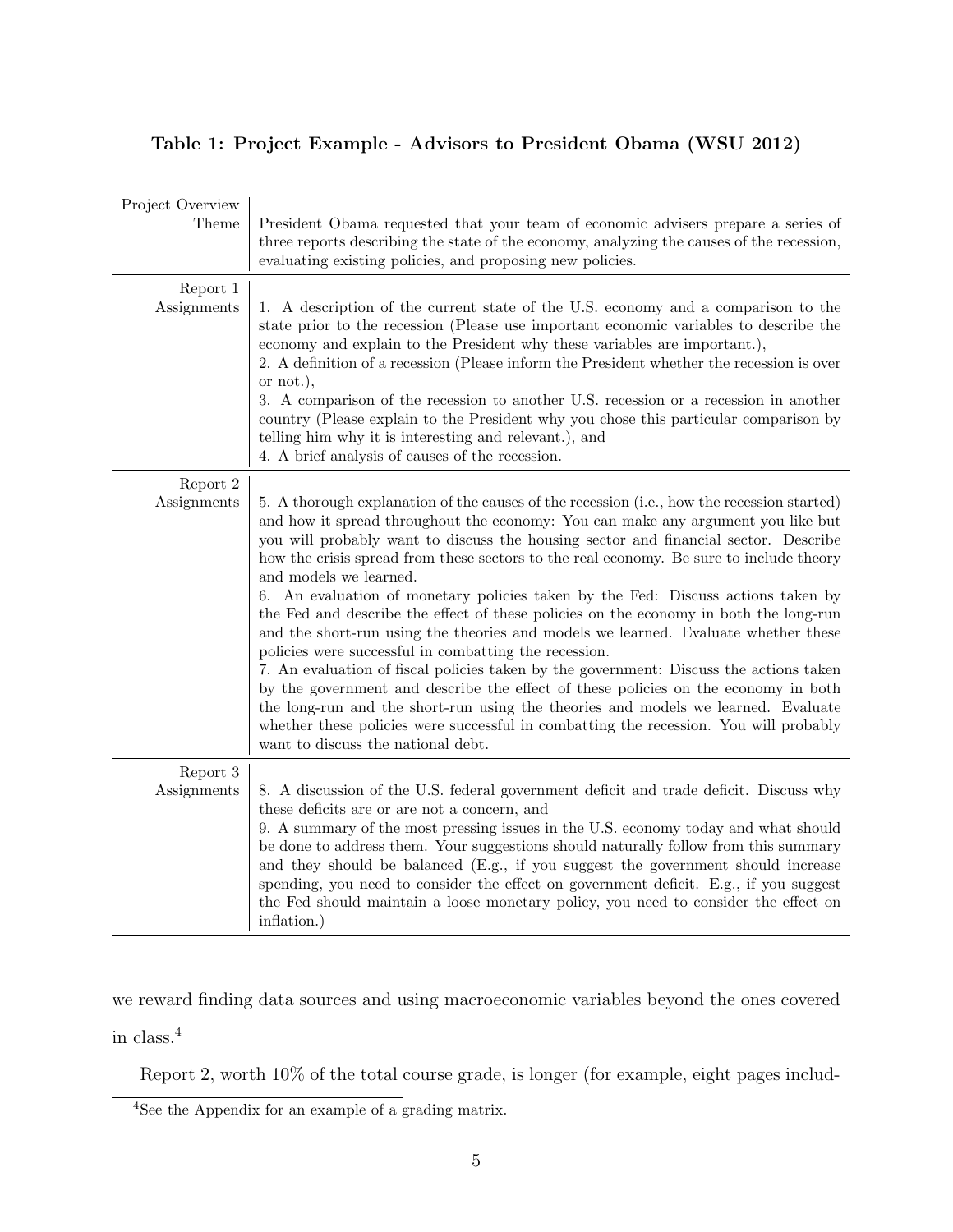ing graphs, tables, and references), and is due at the end of Week 9. The purpose of this report is twofold. First, the students have to revise Report 1 based on the feedback received from us. This task includes condensing Report 1 to eliminate repetitions and achieve concise writing. Second, the students address an additional set of issues related to the current state of the economy using the macroeconomic theory and models they have learnt so far to support the arguments. We emphasize that there are no correct answers that we expect to read. We encourage students to use the theory and models to bring their points of view across and support their arguments with, or even against, the macroeconomic theory presented in class or in the textbook. Again, we reward creative interpretations to encourage intellectual risk-taking.

Finally, Report 3, worth 15% of the total course grade, is the longest (for example, ten pages including graphs, tables, and references) and is due at the end of Week 14, about one week before the end of the semester. The purpose of this report is twofold. First, the students rewrite and condense Report 2 based on the feedback we provided. Second, they address a final set of issues that focus on policy recommendations; here, a balanced view has to be presented, considering both the pros and cons of the policies.<sup>5</sup> Again, rather than emphasizing one particular approach to the current economic woes, the students are encouraged to present their own economic and political views supported by theory and models, or to point out deficiencies in the existing theory and models.<sup>6</sup>

# 3 Project Benefits

Students benefit from this project in multiple ways. The project encourages students to question and use theory to support their arguments, centers the macroeconomics course on current events evolving in real time and efficiently introduces important current topics not standardly covered by intermediate macro, provides an opportunity to improve the analysis

<sup>5</sup>A side benefit of this timeline is that students get hands-on experience with models and theory before taking the final exam.

<sup>6</sup>Report 3 also offers an opportunity to incorporate topics of long-run growth and sustainability.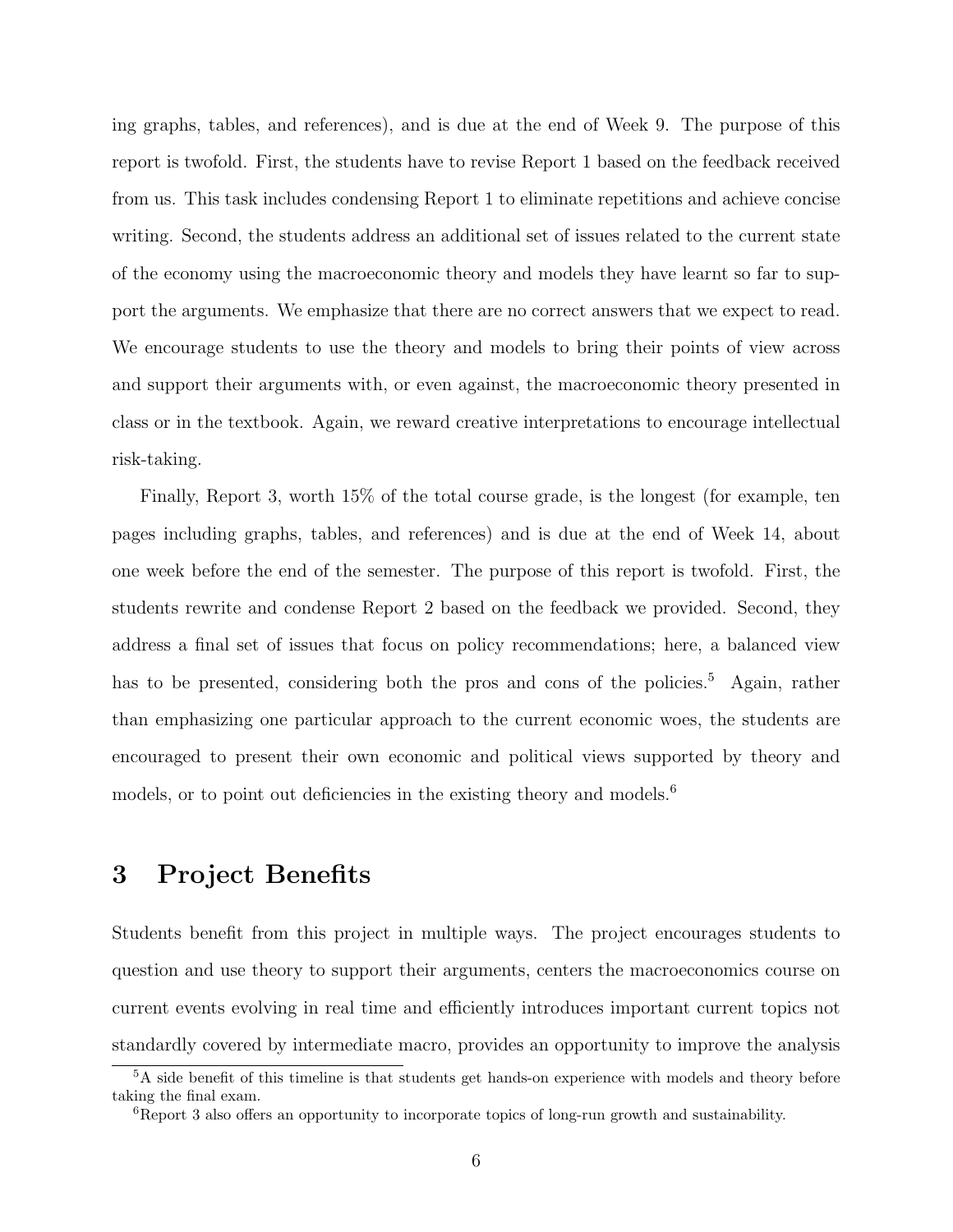based on feedback, rewards cooperative learning, and reinforces learning. In this section we discuss these benefits individually.

## 3.1 Learning to "Argue with Macro Theory"

With the standard style of teaching intermediate macroeconomics, students tend to memorize textbook storylines to provide the correct answer on exams. Instead of promoting memorization of correct answers as the dominant learning strategy, we complement the textbook-based teaching by encouraging the students to argue with macro theory. Instead of temporarily filling up short-term memory with static knowledge, we equip students with a dynamic, pretested, and thus ready-to-use toolset.

Students are free to present any view about the project assignments and make any policy recommendation, but are required to apply the macroeconomic toolset of theory and models to support their views. For example, students can take a stand on the effectiveness of fiscal policy using Keynesian or neoclassical arguments – we cover both theories in our courses. Students are also welcome to disagree with the activist role of the government and the Federal Reserve Bank that underlies most standard intermediate macro material, as long as this viewpoint is supported by sound economic arguments and data. Since students have to apply theory and models to explain real-world events in addition to standardly studying them for exams, they learn the course material on a deeper level.<sup>7</sup>

We emphasize that there are no correct answers that we expect to read. Students can even argue against the theory and models by correctly pointing out violated assumptions and weaknesses. This allows us to refrain from presenting macroeconomic theory "as an evermore-successful approach to the truth about how economies work, but rather an investigation into a phenomenon that evolves as fast as we can keep up with it" as advocated by Seabright

<sup>7</sup>This is reflected in our course evaluations. When asked what is particularly good or interesting about this course, one student at WSU in the Fall of 2013 wrote: "Application of theories to the real world made you really understand the effects and consequences of the theoretical models. Lot of working with the models made you fully understand fiscal and monetary policies. Comparison of short-run and long-run effects showed you the advantages and disadvantages of policies. Made you understand the current economic situation much better."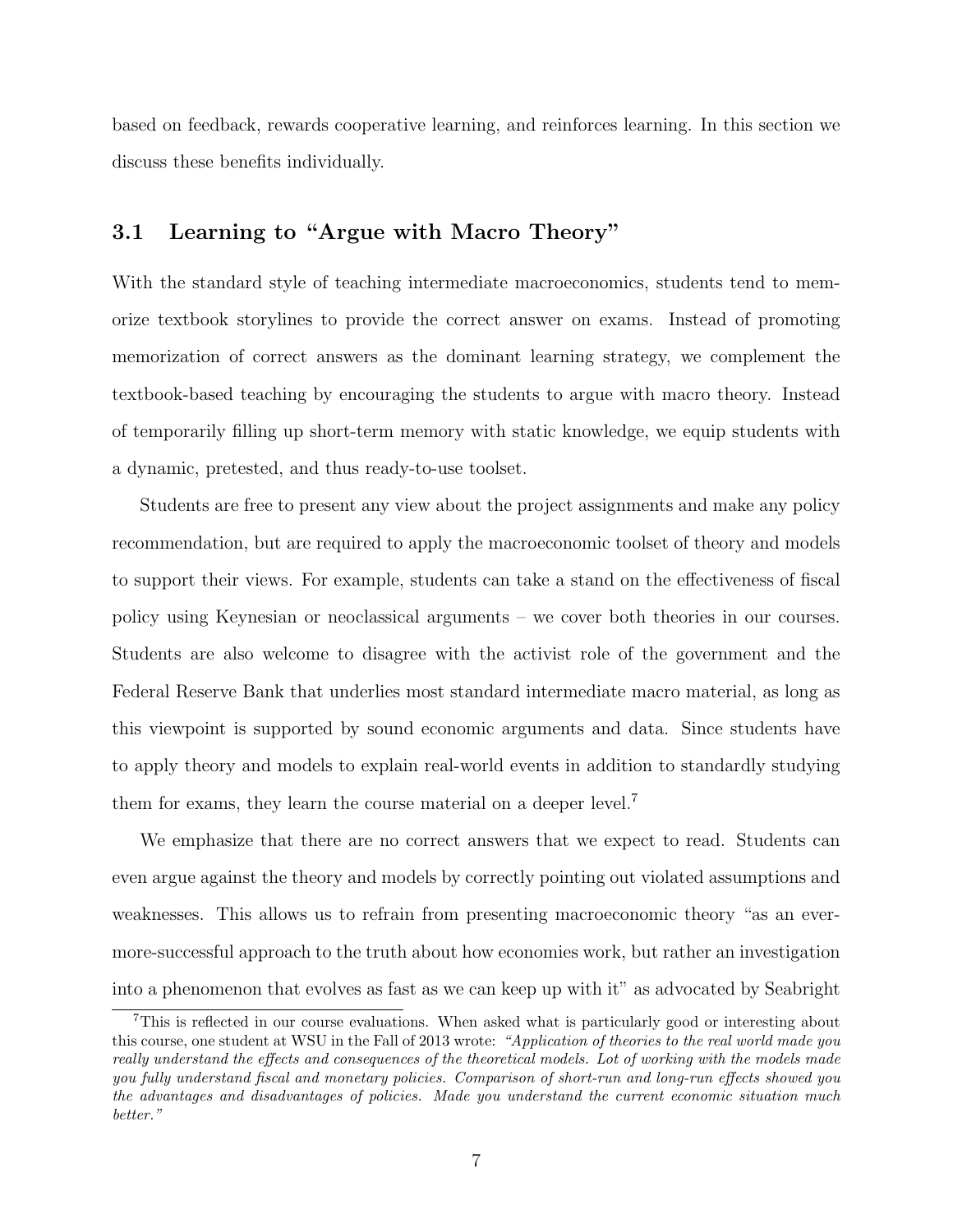(2012). Using theory and models to present arguments also simulates real-world policy consulting and encourages students to actively participate in policy debates by weighting their views against current consensus models.<sup>8</sup>

#### 3.2 Real-time Experience and Current Topics

Because the current generation of students revels in following real-time events and being connected to the world, we spark students' interest in macroeconomics by centering the project on the current hottest economic policy debate. Besides the "Advisors to President Obama" theme described in detail in Table 1, we have used themes "Campaign Advisors to Candidates in 2012 Presidential Election" and "Federal Reserve Bank Chair Appointment". Common to all themes is preparing an economic analysis for a well-known decision maker, which simulates the atmosphere of real-world policy consulting.

In addition to stimulating students' enthusiasm, focusing on a current debate also brings the course up-to-date with the latest events. Although textbook revisions try to keep up with economic developments, they are inevitably out of date.<sup>9</sup> For example, the first cursory treatment of the 2007 financial crisis was not available in textbooks until the end of 2009. Even in 2014, a description of the financial crisis and the subsequent recession is often tacked on the existing textbooks as a separate chapter instead of being fully integrated into the main

<sup>8</sup>Our project bears some similarities with the College Fed Challenge (CFC) known to have educational value (Brusentsev and Miller 2011) but differs from it in several important ways. While the CFC also brings real-world economics into the classroom by analyzing current economic conditions, it tends to focus on one aspect of monetary policy. Our project provides a more comprehensive look at the economy as shown in Table 1 and allows us to explore not only monetary policy but also fiscal policy and the interaction between them. Instead of using only a particular set of tools, this more comprehensive approach gives students an opportunity to apply the entire array of intermediate macro models/theory including short-run, classical long-run, and very-long run growth models leading to a full integration of the project into the intermediate macroeconomic theory course. Importantly, our project encourages students to challenge existing models and question their limitations by "learning to argue with macro theory". Finally, our project strengthens written communication skills identified by employers as one of the most lacking skills (Hart Research Associates 2013) while the CFC usually uses short oral presentations as the final product. Students will, therefore, benefit from our project in undergraduate economics programs that participate in the CFC such as BC as well as in programs that do not participate such as WSU.

<sup>9</sup>For example, Blanchard and Johnson (2012, p.474) start their policy chapter with the Republican "Contract with America", an election program from 1994. While interesting in 1994, and in a course on recent U.S. history, this almost 20-year-old document is a nonstarter for student interest in the  $21^{st}$  century.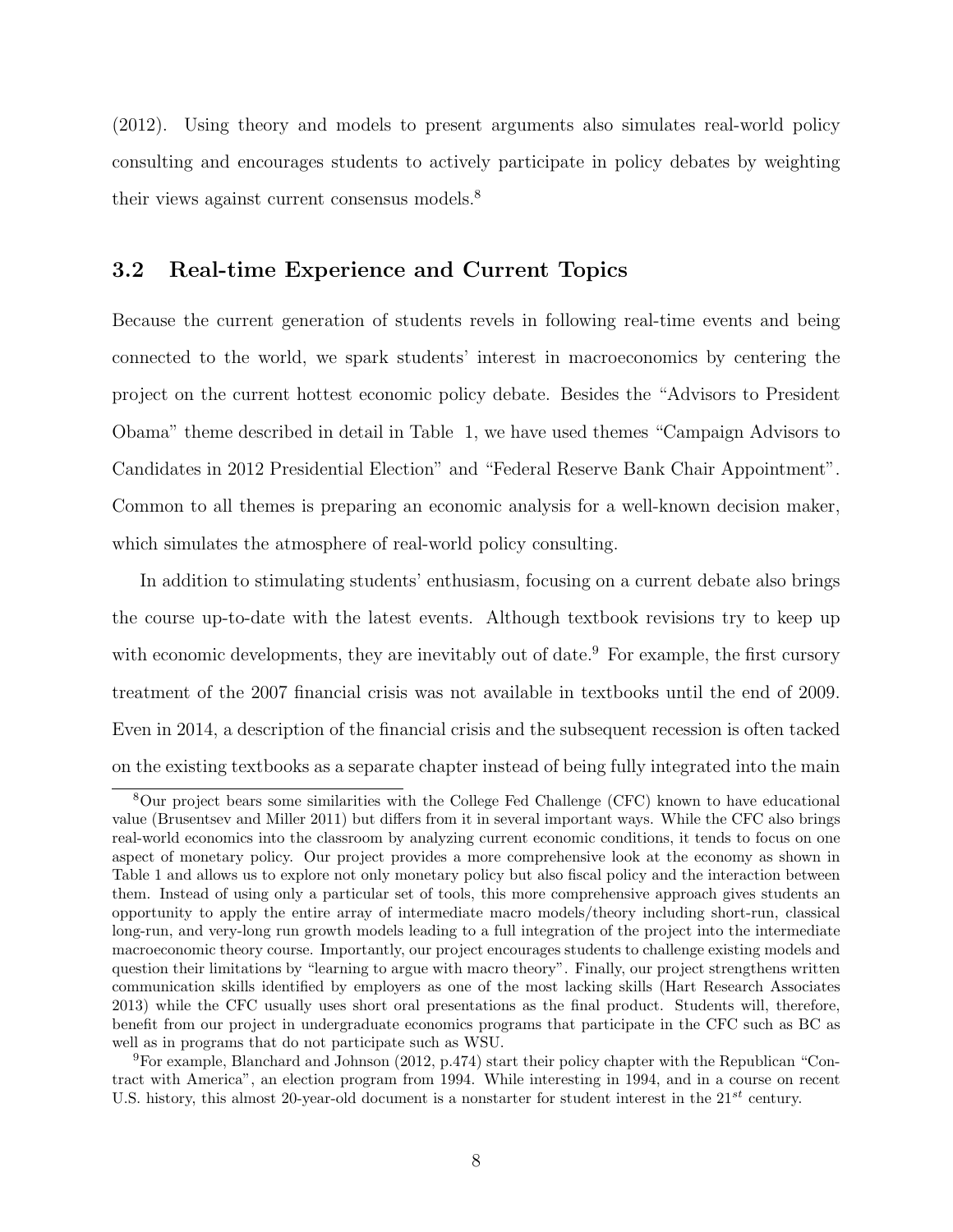text.

The financial crisis also exposed gaps in the undergraduate macroeconomics curriculum. Many factors that played a key role in the crisis were assumed away in standard models (Colander 2010) and the leading textbooks thus did not prepare students to understand the crisis, its causes, and policy responses (Gray and Miller 2011). However, while the need to include new topics such as the importance of credit and financial intermediaries in the macroeconomy has been recognized (e.g., Friedman 2010), time constraints make incorporating new topics a challenge as standard topics easily fill up the whole semester (Blinder 2010). Our project naturally introduces new topics that are not covered in-depth in intermediate macroeconomics textbooks but are part of ongoing policy debates without compromising the coverage of the standard theory. This is largely achieved by outsourcing fact collection to students. While preparing the reports, students study topics such as the housing sector, lending practices, asset market bubbles, securitization, originate-to-distribute model, leverage, role of rating agencies, too-big-to-fail institutions, systemic risk, and regulation. This common base of knowledge that all teams acquire has a positive side effect on the quality of in-class discussion: students are more informed which brings the discussion to a more sophisticated level.<sup>10</sup>

With our project the intermediate macroeconomic theory course becomes an up-to-date experience. As students address issues that evolve in real time, the conclusions of the first report at the beginning of the semester can, and for good reasons should, differ from the conclusions in the final report. Not only students' information changes as they study the course material, but also the economic and political conditions evolve during the semester – sometimes considerably as in recent semesters.

 $10$ Although we give all teams the same assignments to have a common direction, the project leaves ample room for pursuing different interests. For example, finance majors enrolled in our courses have explored the links between the macroeconomy and financial markets, which is a natural way for researchers to study the macroeconomy but still under-represented in intermediate macroeconomics textbooks.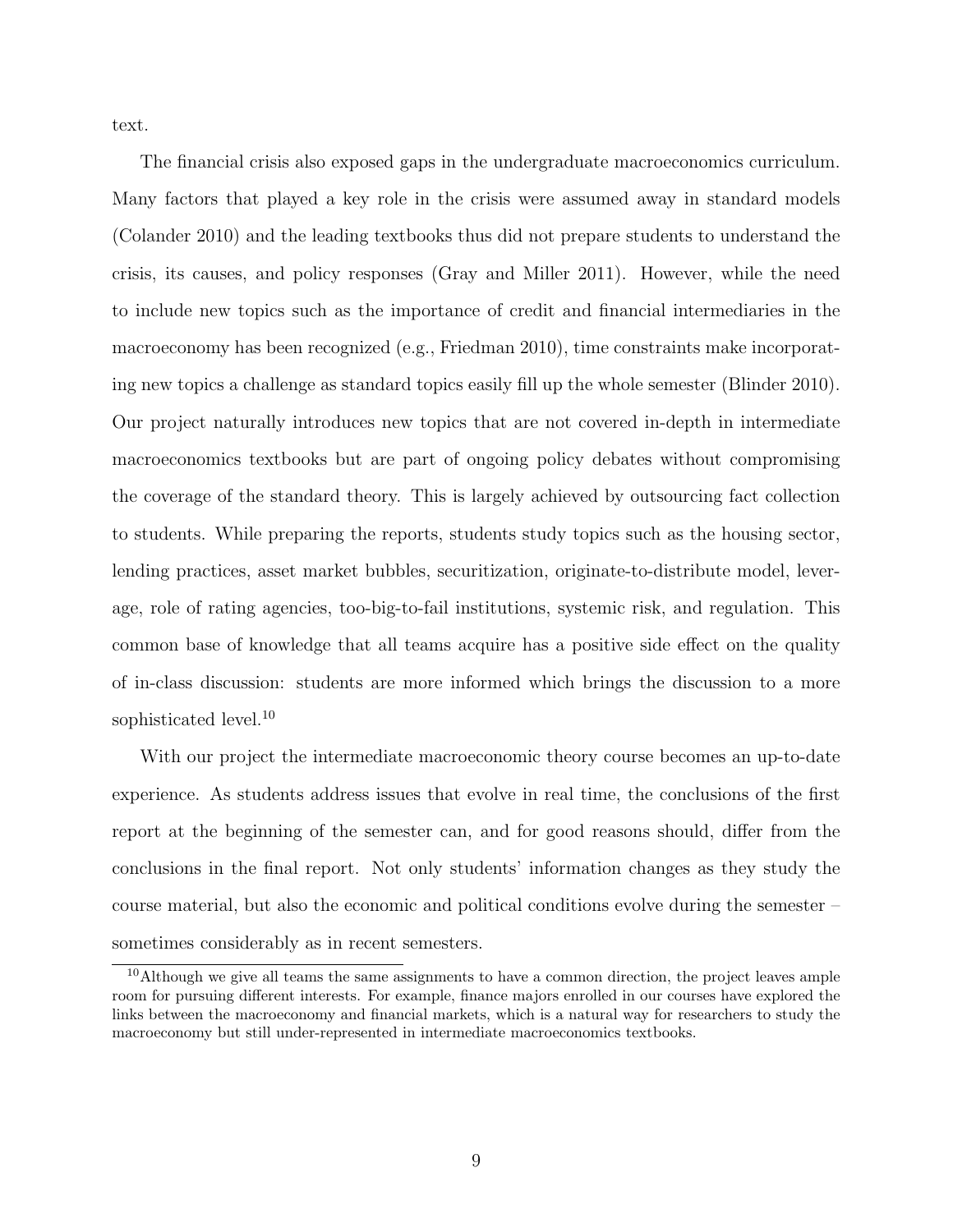#### 3.3 Nested Reports and Feedback

The need to introduce more writing projects into the undergraduate economics curriculum has been noted by others. For example, Docherty, Tse, Forman, and McKenzie (2010) implement intensive writing in large (up to 500 students) intermediate macroeconomics courses with two short independent writing assignments (1000 and 2000 words) aimed at improving writing skills. In contrast to short writing assignments, we fully integrate the writing project into our semester-long course by structuring the project as a series of three nested reports. This project structure has two advantages. First, it allows us to provide feedback on interim reports which gives students an opportunity to improve throughout the semester and produce a final Report 3 containing a polished discussion of issues from Reports 1 and 2 along with policy recommendations.<sup>11</sup> Second, it replicates realistic consulting projects where consultants have to adjust in real time to changing information. The nested reports thus demonstrate that the first report can differ from the final one as students learn more theory/models and as real-world events unfold throughout the semester.

#### 3.4 Teamwork and Cooperative Learning

The project is structured within a *cooperative learning framework* with its five key elements – development of interpersonal and small group social skills, positive interdependence, face-toface interaction, group processing, and individual accountability – described by, for example, Bartlett (2006) and McGoldrick, Cooper, Marburger, Rhoads, and Smith (2013). This approach has been used in many fields (Hurtado, Eagan, Pryor, Whang, and Tran 2012). In intermediate macroeconomics, Yamarik (2007) has used cooperative learning in student groups working on small assignments such as problem-solving exercises inside the classroom

<sup>&</sup>lt;sup>11</sup>Extensive literature has shown the importance of feedback for student learning. For example, Hattie and Timperley (2007) distinguish feedback about the task (FT), the processing of the task (FP), self-regulation (FR), and the self as a person (FS). The FR and FP forms are effective for deep processing and mastery of tasks, and the FT form is effective when the feedback is used to improve strategy processing or self-regulation. Our project creates ample opportunities to provide these three kinds of feedback. Furthermore, structuring the project as a series of nested reports allows us to provide timely feedback which is highlighted as one of the most critical features of effective feedback by, for example, by Higgins, Hartley, and Skelton (2002).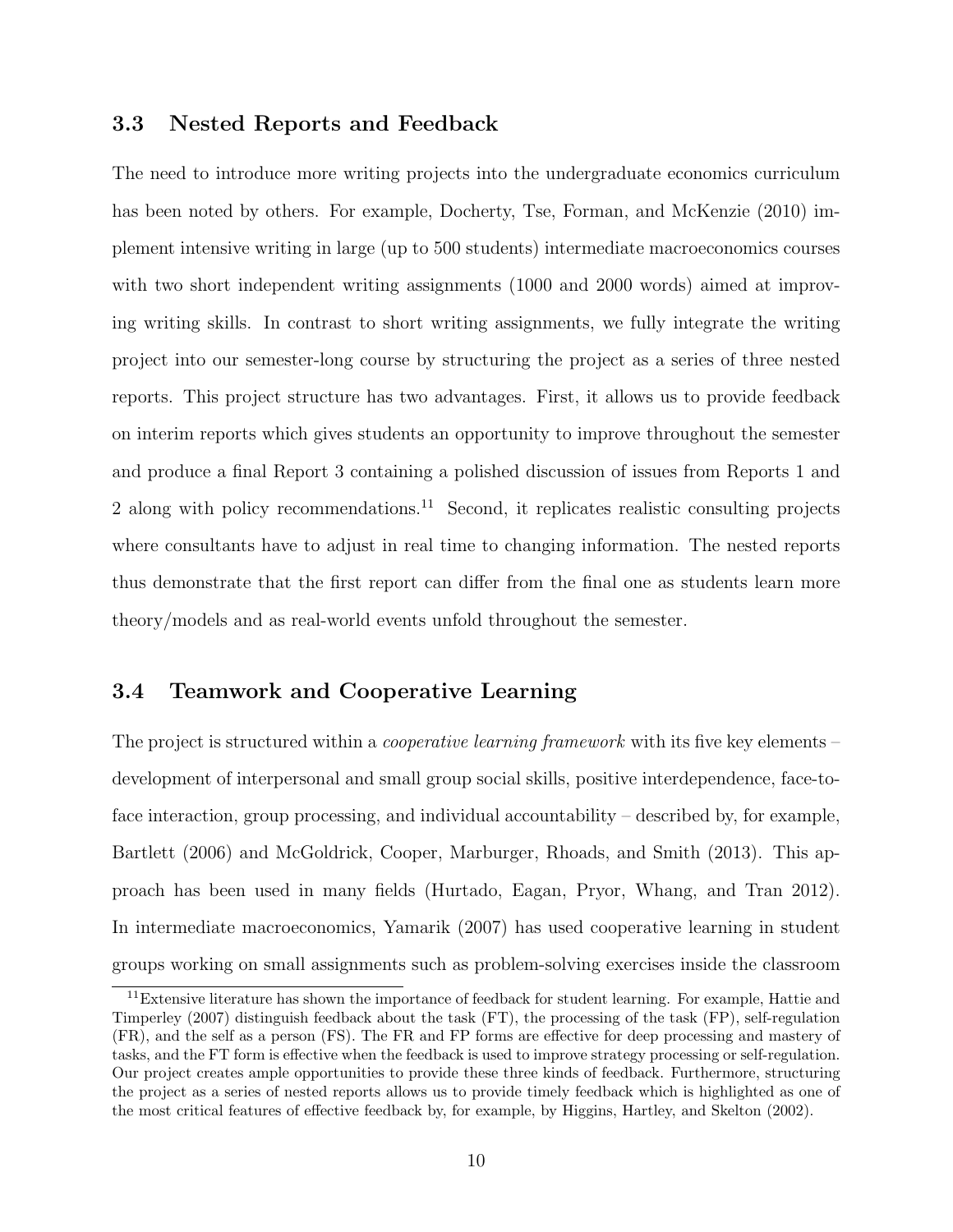and problem sets outside of the classroom, and documented improved student learning outcomes.

In our project, students engage in cooperative learning to generate a larger, more in-depth joint product. To gain *interpersonal and small group social skills* valuable in the real-world work environment, students work in teams of about three "economic advisors".<sup>12</sup> The teams are free to divide the work among the team members; however, they are responsible for reviewing each other's work to create *positive interdependence* and make sure they generate a cohesive analysis. We also encourage face-to-face interaction within the teams to generate team discussions about diverse opinions and promote learning from each other.<sup>13</sup> Staggering the project into three nested reports gives the teams an opportunity for group processing of both the taskwork and teamwork as it leads to team discussions about how well the teams are functioning and how to improve on the next report.

Individual accountability can be introduced in different ways. For example, Report 1 can be assigned as an individual exercise if the class size allows. In this setup, teams can be formed subsequently based on the interests expressed by the students in their first report instead of self-selection or random assignment. Likewise, in Report 3, teams can be asked to include a half-page personal statement of each advisor, followed by a half-page synthesis of the entire team.

For many students our project is their first opportunity to produce a team-based, written economic analysis that integrates theory and models studied in class with current events and policy issues. Our experience shows that the project leads to more engaged learning

<sup>&</sup>lt;sup>12</sup>The team size can be varied from two to four team members depending on the class size. The potential issue of free-riding arises in our project as in any other team project. We address this by implementing Team Evaluation Sheets that each team member has to fill out after each nested report. On this sheet, the students indicate what percentage of team effort they contributed. For example, for a team consisting of three students, we expect to see 1/3 effort for each student. If another percentage is indicated or if any team member raises a concern, we address this issue. This tool seems to be quite effective, perhaps also due to the "threat" of having to complete the project individually if it turns out that free-riding occurred. Bartlett (2006) uses a similar team evaluation sheet where team members rate each other's performance on a scale from 0 to 10.

<sup>&</sup>lt;sup>13</sup>Team presentations to the entire class can be incorporated to further advance team and verbal communication skills if the class size allows.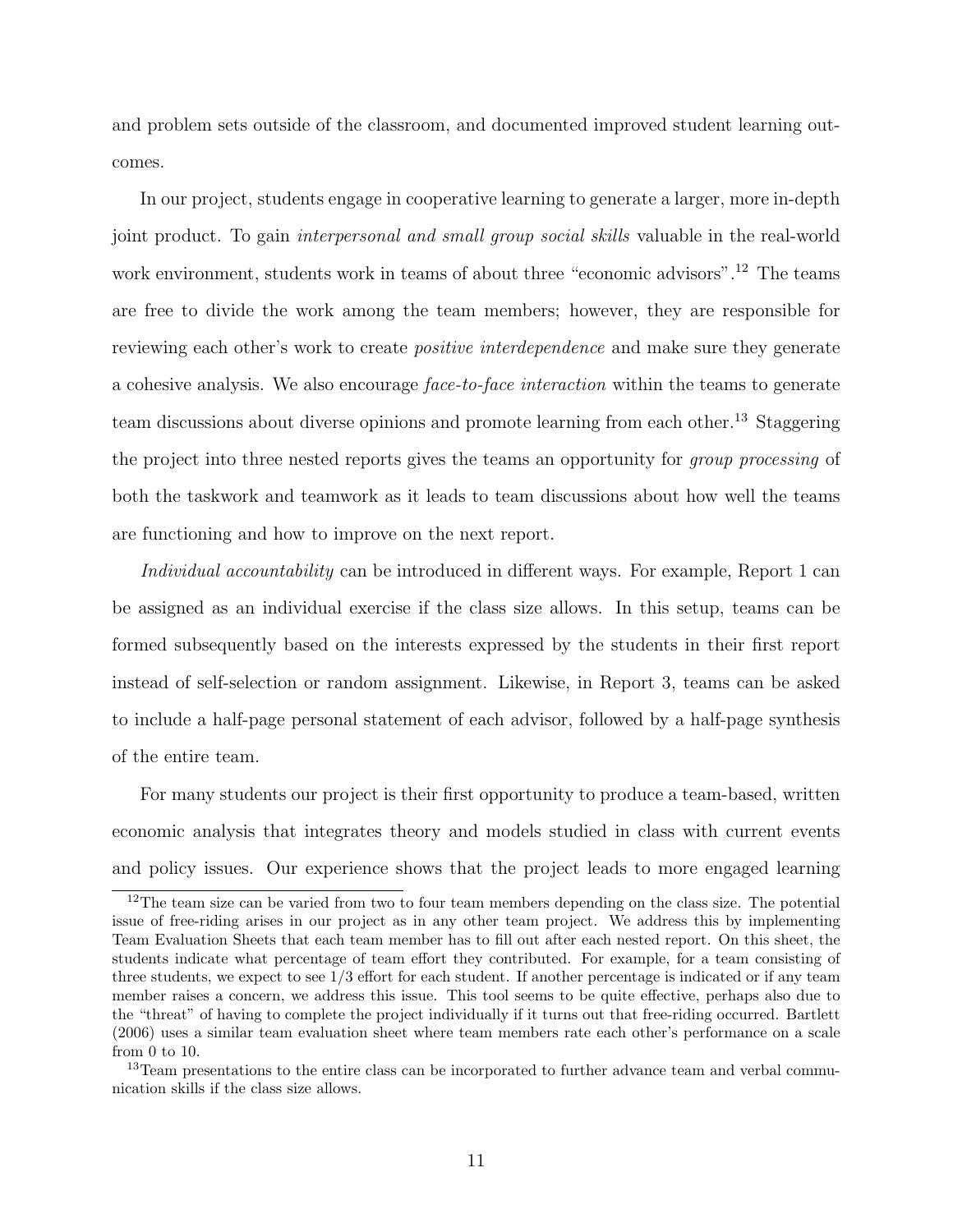and strengthens not only students' economic analysis but also their teamwork and written communication skills.

#### 3.5 Full Integration into the Course

Last but not least, the project is fully integrated into the intermediate macroeconomic theory course. It is not an ad-hoc project that would replace other intermediate macro material; instead, it is a guiding framework for our course as the project assignments are designed to cover the entire course material instead of focusing on an arbitrarily selected narrow topic.

We use several additional tools to achieve this integration. First, to generate excitement about the project theme, we periodically start our classes with a short relevant video or online article. For example, during the "Campaign Advisors to Candidates in 2012 Presidential Election" theme, we showed a video of the presidential candidate debate on fiscal policy. During the "Federal Reserve Bank Chair Appointment" theme in 2013, we read articles about merits of the individual candidates.

Second, after each nested report has been graded, we set class time aside to summarize what the teams wrote. Since the teams often come to conflicting conclusions, this exposes the students to different viewpoints and generates a lively discussion. For example, in one of the assignments for the 2012 BC project set up as economic advising to presidential candidates, we provided students with policy-related slogans of the real-world politicians and asked them to evaluate three of them. The teams were free to decide the slogans they found most interesting but they had to use arguments based on economic theory/models to support or reject them. Table 2 ranks the slogans by the number of teams that chose to analyze them, and shows how many teams were for or against each policy.<sup>14</sup> Income

<sup>14</sup>Ambiguous slogans were augmented with more details to facilitate a clear-cut evaluation: "Work must be rewarding": lower tax on wages; "End Bush tax cuts for the rich": increase the top income tax bracket from 35% back to 39.6%; "Low capital tax": cut the top corporate tax rate to 15%, eliminate taxes on capital gains, interest, and dividends, eliminate estate taxes; "We are the 99%": reduce income inequality among U.S. population; "Affordable housing for all"; "Extend level of mandatory health insurance"; "Eliminate Obamacare": undo Patient Protection and Affordable Care Act; "Fair economy": no bailouts for banks; "Stop the Ponzi scheme": eliminate retirement insurance in the Social Security Act; "All electric energy from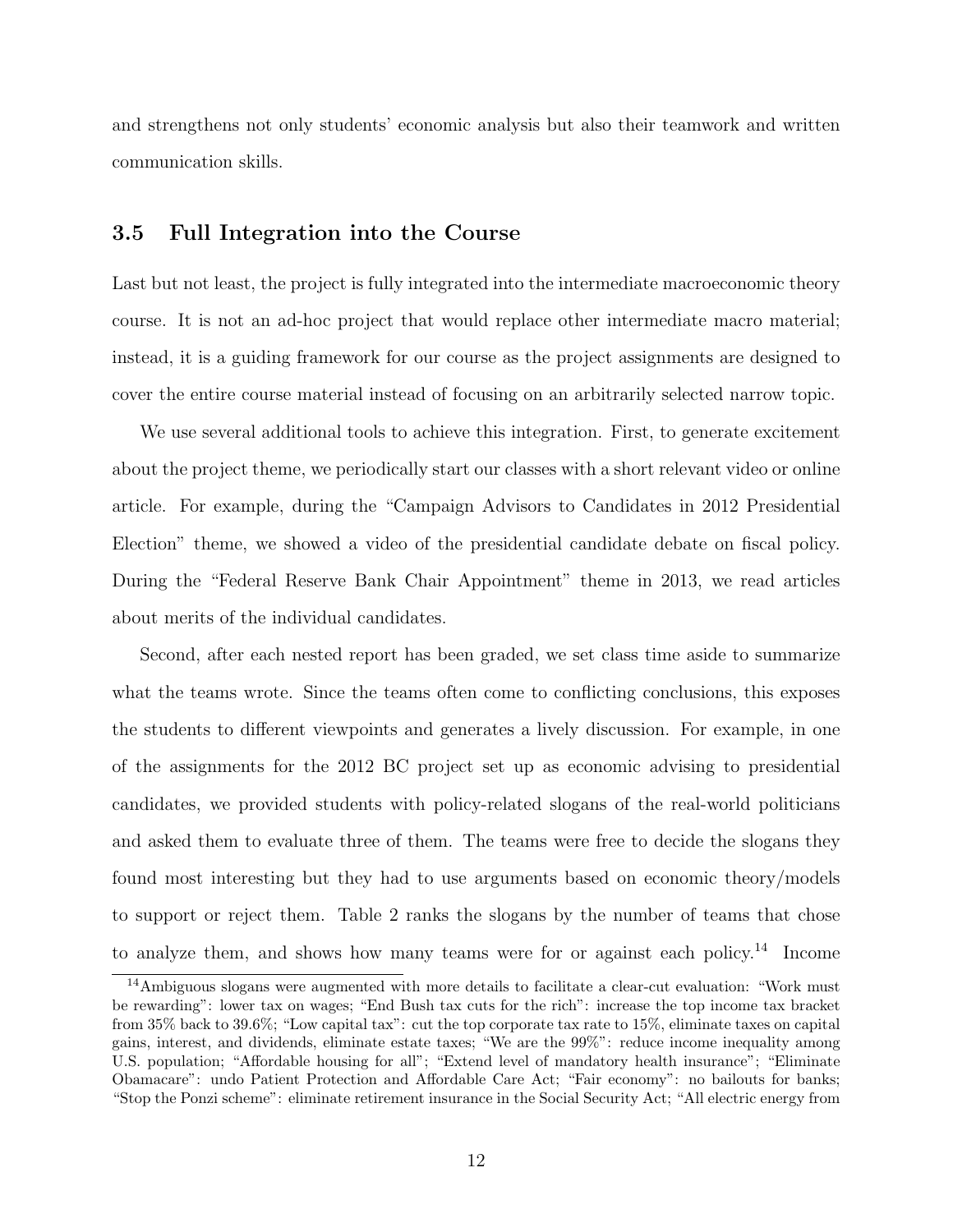inequality and redistribution slogans were selected most frequently and these policies found avid supporters as well as staunch opponents. This example attests to the diversity of thought in our classroom channeled by our project into a productive in-class discussion.

Third, on our exams, we use some questions with the project theme.<sup>15</sup> This full integration reinforces learning throughout the course.

| Competitors' Proposed Policy        | Pro | Con            | Total |
|-------------------------------------|-----|----------------|-------|
| "End Bush tax cuts for the rich"    | 14  | 3              | 17    |
| "We are the $99\%$ "                | 11  | $\overline{2}$ | 13    |
| "Free money" (Abolish the Fed)      |     | 10             | 11    |
| "Eliminate Obamacare"               | 5   | 2              |       |
| "Fair economy"                      | 3   | 4              |       |
| "Work must be rewarding"            |     | 2              |       |
| "Renewable energy"                  |     | 2              |       |
| "Sustainable economy"               | 4   |                | 5     |
| "Low capital tax"                   | 3   |                |       |
| "Affordable housing for all"        |     | 3              |       |
| "Lean government"                   |     |                | 2     |
| "Stop the Ponzi scheme"             |     |                |       |
| "Extend mandatory health insurance" |     |                |       |

Table 2: Evaluation of Competitors' Proposed Policies (BC 2012)

## 4 Student Learning Outcomes and Feedback

In this section, we first highlight the student learning outcomes and then give examples of

the feedback we have received.

renewable resources"; "Towards a sustainable economy"; "Free money": abolish the Federal Reserve Bank; "Lean government": eliminate the departments of Energy, Housing and Urban Development, Commerce, Interior, and Education.

<sup>&</sup>lt;sup>15</sup>For example, in the first exam that covers the classical long-run model, we asked the following question in 2012: "The United States is currently running a budget deficit. There are two fiscal policy actions the Obama Administration could take to balance the budget. Using the classical model with fixed output, explain each action. Be sure to show a graphical illustration of the model." Nevertheless, most exam questions cover textbook theory and models along with technical skills such as algebra to ensure the students study all intermediate macro material.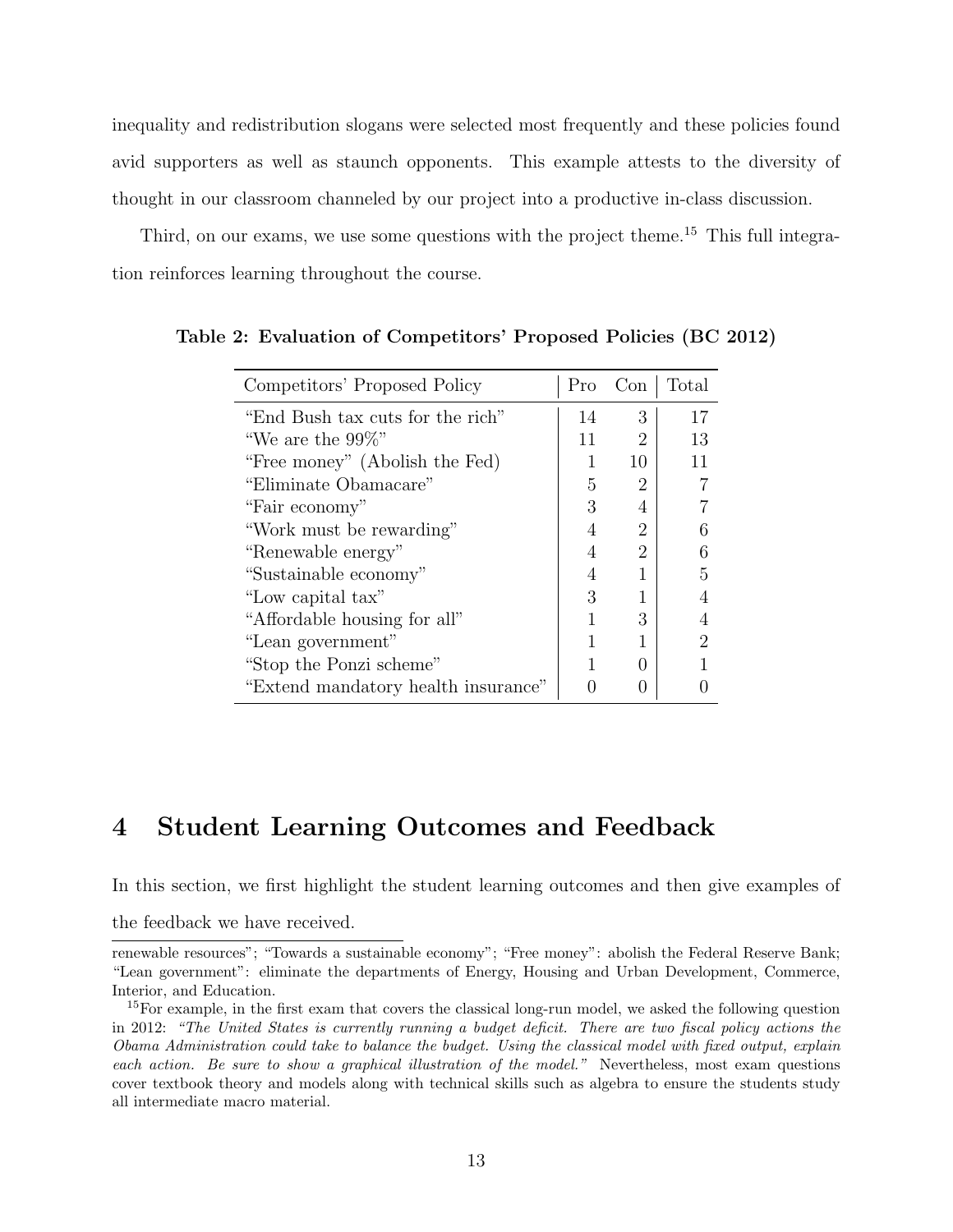## 4.1 Student Learning Outcomes

The student learning outcomes are reliably the same as long as the project theme centers on current macroeconomic events and policy issues. The primary learning outcomes focus on mastering the course material and understanding current events while secondary learning outcomes pertain to skills for economist jobs and general skills as listed in Table 3. All project assignments map into one or several learning outcomes. Table 3 shows this mapping for the WSU 2013 project outlined in Table 1. For example, learning outcomes 1 and 4 are assessed based on the project assignments 5 through 9.

Table 3: Student Learning Outcomes and Corresponding Project Assignments

|           |                                           | Learning Outcome                                                                                                                                                                                                                                                                                                                                                                                                                                                                                                                                                                                                                                                                                                                                                                              | Project Assignments                             |
|-----------|-------------------------------------------|-----------------------------------------------------------------------------------------------------------------------------------------------------------------------------------------------------------------------------------------------------------------------------------------------------------------------------------------------------------------------------------------------------------------------------------------------------------------------------------------------------------------------------------------------------------------------------------------------------------------------------------------------------------------------------------------------------------------------------------------------------------------------------------------------|-------------------------------------------------|
| Primary   | Current<br>events                         | 1) Making connections between macroeconomic theory/models and the<br>current state of the economy (for example, presenting an explanation of<br>the causes of the recession using theory/models)<br>2) Viewing the economy as a whole comprised of interconnected parts<br>(for example, describing how the recession spread from the housing and<br>financial sectors to the rest of the economy)                                                                                                                                                                                                                                                                                                                                                                                            | $5 - 9$<br>$4 - 9$                              |
|           | Course mate-<br>rial                      | 3) Using macroeconomic theory/models to support interpretations of cur-<br>rent events (for example, using theory/models and considering both short-<br>run and long-run effects to argue whether monetary and fiscal policies<br>were effective in combating the recession)<br>4) Being cognizant of weaknesses and assumptions in models (for example,<br>a consumption function reflecting a homogenous population with identical<br>savings rates, no explicit model of consumer confidence, or a long-term<br>growth model without accounting for externalities)<br>5) Generating a balanced view that considers the pros and cons of eco-<br>nomic policies (for example, considering the implications for the govern-<br>ment deficit when recommending an expansionary fiscal policy) | 5<br>$5 - 9$<br>6, 7, 9                         |
| Secondary | <b>Skills</b><br>for<br>economist<br>jobs | 6) Using authoritative sources of macroeconomic data (for example, con-<br>ducting a comparison of the current state of the economy to the state<br>prior to the recession using key economic variables)<br>7) Critically assessing official statements (for example, deciding whether<br>the recession has ended and comparing this opinion to that of the National<br>Bureau of Economic Research business cycle dating committee that issues<br>opinions on when recessions start and end)                                                                                                                                                                                                                                                                                                 | $1, 3, 5-9$<br>$\overline{2}$                   |
|           | General skills                            | 8) Citing sources properly<br>9) Revising based on feedback<br>10) Working in teams to generate a cohesive analysis                                                                                                                                                                                                                                                                                                                                                                                                                                                                                                                                                                                                                                                                           | Organization<br>Writing Quality<br>Organization |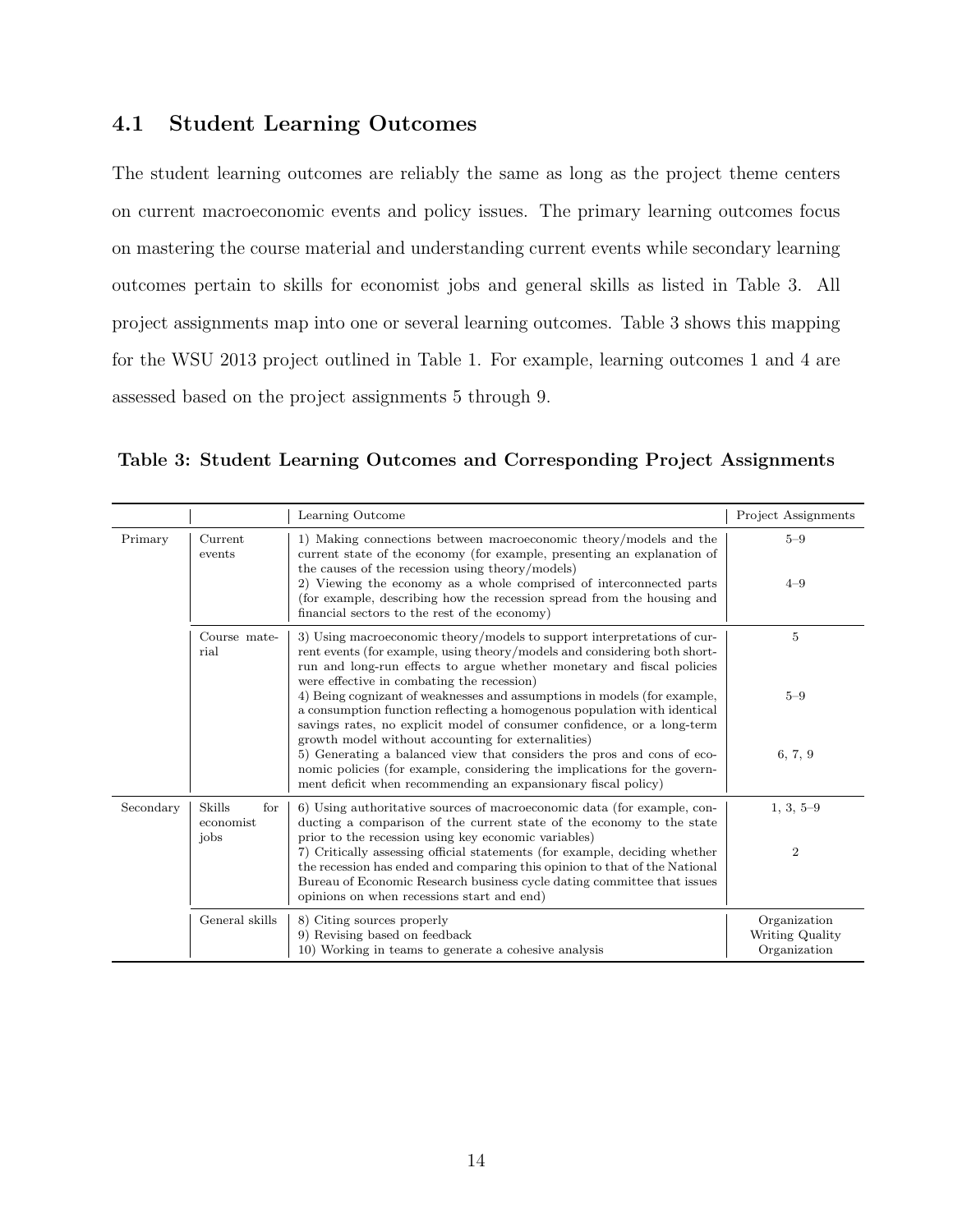### 4.2 Student Feedback

To assess the student learning outcomes, we collected all comments about our project written by WSU students in the Fall 2013 course evaluations.<sup>16</sup> We then categorized the comments by the student learning outcome listed in Table 3. Outcomes 1 through 9 received only positive evaluations, and outcome 10 received a mix of positive and negative evaluations. Table 4 gives one example of these student comments for each learning outcome.

Table 4: Examples of Student Comments from Course Evaluations Sorted by Learning Outcome (WSU 2013)

| Primary   | Current events            | 1) "I love connecting the classroom to the real world, and this class did that<br>very well with up-to-date discussions."<br>2) "I had to think out of the box and analyze a number of different areas<br>in the economy that all came together and made the bigger picture easy to<br>$comprehend.$ "                                                                                                                                                                      |  |  |  |
|-----------|---------------------------|-----------------------------------------------------------------------------------------------------------------------------------------------------------------------------------------------------------------------------------------------------------------------------------------------------------------------------------------------------------------------------------------------------------------------------------------------------------------------------|--|--|--|
|           | Course material           | 3) "Learn to relate course material to the real world; always tried to use the<br>models to apply to real world problems $(e.g., Reagan\;deficit, Great\;Recession);$<br>the project was very helpful with that."<br>4) "Application of theories to the real world made you really understand the<br>effects and consequences of the theoretical models."<br>5) "Comparison of short-run and long-run effects showed you the advan-<br>tages and disadvantages of policies" |  |  |  |
| Secondary | Skills for economist jobs | 6) "Understanding significance of data statistics"<br>7) "Wide variety of topics and room for own opinions/ideas on issues where<br>even professional economists disagree."                                                                                                                                                                                                                                                                                                 |  |  |  |
|           | General skills            | 8) "This class helped me in learning to research for papers and how to cite."<br>9) "Learning how to assess my own work and improve because prior to this<br>semester I had a faulty system for improving my work."<br>10) Positive comment: "The group project helped me to develop better collab-<br>oration skills with my classmates."; Negative comment: "The group project"<br>was very difficult."                                                                   |  |  |  |

We consider the student evaluations of the project particularly positive given the additional workload that the project represents for students. Although students find the project challenging at first, they consider it interesting and rewarding in the end. At BC in 2012, we included the following statement in our course evaluation questionnaire: "For me, the time for the two-step project was well-spent - I learned a lot from it." Students could choose

<sup>16</sup>The university-wide course evaluation questionnaire includes eight questions where the students are allowed to type in any comment they wish. This includes questions such as "Please provide comments about what elements of the course did or did not help you learn." and "Overall, what is particularly good or interesting about this course?"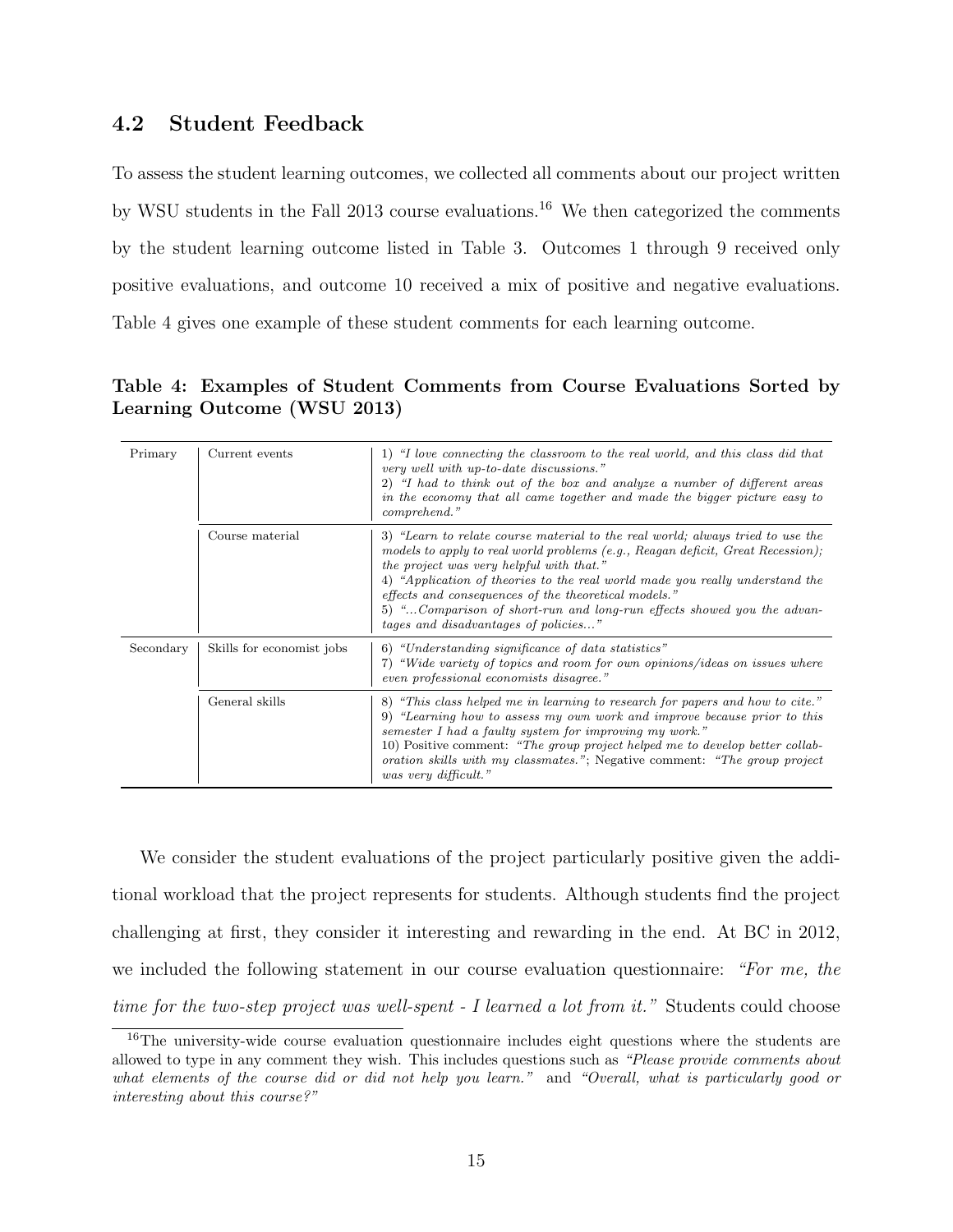Strongly Disagree, Disagree, Uncertain, Agree or Strongly Agree. 73% of students chose Agree or Strongly Agree. Typical comments from our course evaluations include:

 $\ldots$  I learned a TON. The homework helped me learn the material and the project was amazing. At the beginning of year, I was scared out of my mind because of the project but

by the end I was really proud of myself over how far I had come and how much I had

#### learned." (BC 2009)

Not many students complain about the additional workload; it is made feasible by allowing students to work in teams, which also generates discussion and collaborative learning from each other. Overall, students appreciate the opportunity to work in groups:

"The group project throughout the semester was a good learning experience for me. Not only about the current state of the economy but also how to successfully work in groups."

#### (WSU 2012)

The students also very much appreciate receiving feedback on the interim reports. At BC in 2011, we included the following statement in our course evaluation questionnaire: "The interim projects 1 and 2 made the project more manageable and provided a valuable learning experience. I prefer the three-step project (two interim reports and one final report) over a single 10 page report (i.e., the final report only)." Again, students could choose a response on a scale from Strongly Disagree to Strongly Agree. 91% of students chose Agree or Strongly Agree. For many students, this project is their first opportunity to practice revising and expanding reports. The staggered reports reward hard-working teams and give teams that start off slowly a chance to recover. There is always a noticeable improvement between reports and most teams are able to generate a final product they are proud of.<sup>17</sup>

"At first, the project seemed overwhelming, it was exciting to actually understand and be able to write a paper like this! Allowing us to incorporate feedback twice really helped the process!" (WSU 2012)

 $17$ The top teams in one of our BC classes received an extra boost of motivation by aiming to publish their projects in "The Eagletarian", a student-run economics journal at BC.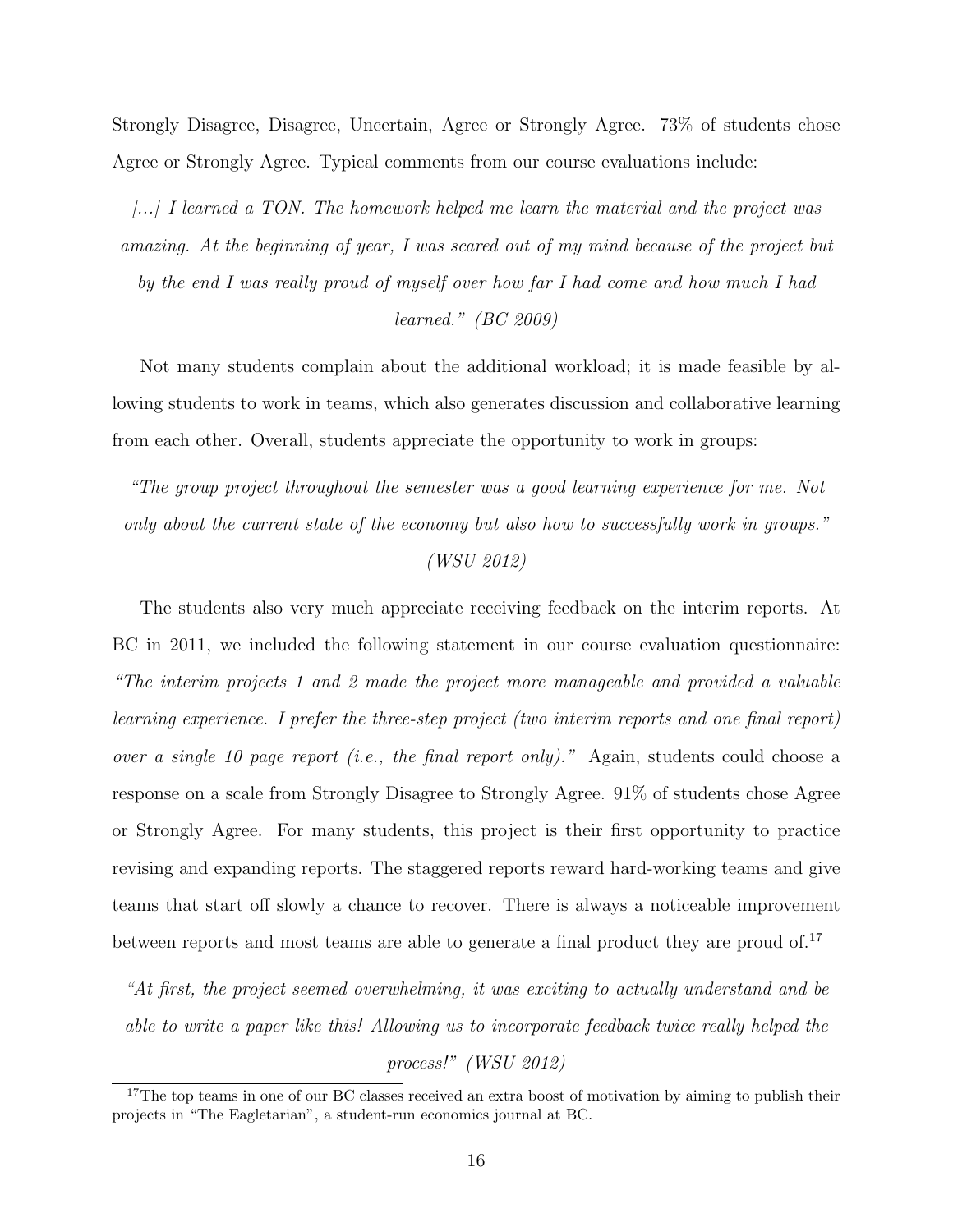The course and the project increase students' confidence in dealing with macroeconomics. We conducted surveys at BC in the Fall 2012 and Fall 2013 asking "Before/after taking intermediate macroeconomic theory my level of understanding of economic news, statements, and opinions on the media and in public debate was ..." 92 out of 123 students responded to this survey. On a Poor/Fair/Good/Very Good/Excellent scale, the students' self-assessed proficiency increased by more than one category during the semester, from between Fair and Good to close to Very Good. Overall, after taking our project-augmented course students feel ready to discuss current events and policy issues facing the U.S. and world economy.

## 5 Resource Requirements and Flexibility

A necessary condition for any teaching idea to succeed is that it satisfies the instructor's resource constraints. For this project, the limiting factors are class size and grading resources.

We have successfully adjusted team size and page limits in response to class size. We have used team sizes of two to four students and project lengths of eight to ten pages as class size varied across semesters. Also, the number of nested reports can be reduced from three to two. While the original version of the project consisting of three nested reports that are four, eight and ten pages long provides the students with more opportunities to gain the valuable skills, even the scaled-back version with two nested reports that are five and eight pages long was effective and beneficial to the students.

We provide very clear and detailed instructions in the Project Overview to minimize communication with students about formalities such as formatting. In practice, only the short Report 1 requires this kind of feedback. In Reports 2 and 3, the formal requirements have been met, and grading time can be spent on the substance.

A clearly defined grading matrix such as the one provided in the Appendix makes grading time-efficient. While grading can be done by a teaching assistant, we find it beneficial to grade some aspects (especially of Reports 2 and 3) ourselves to gain direct insight into how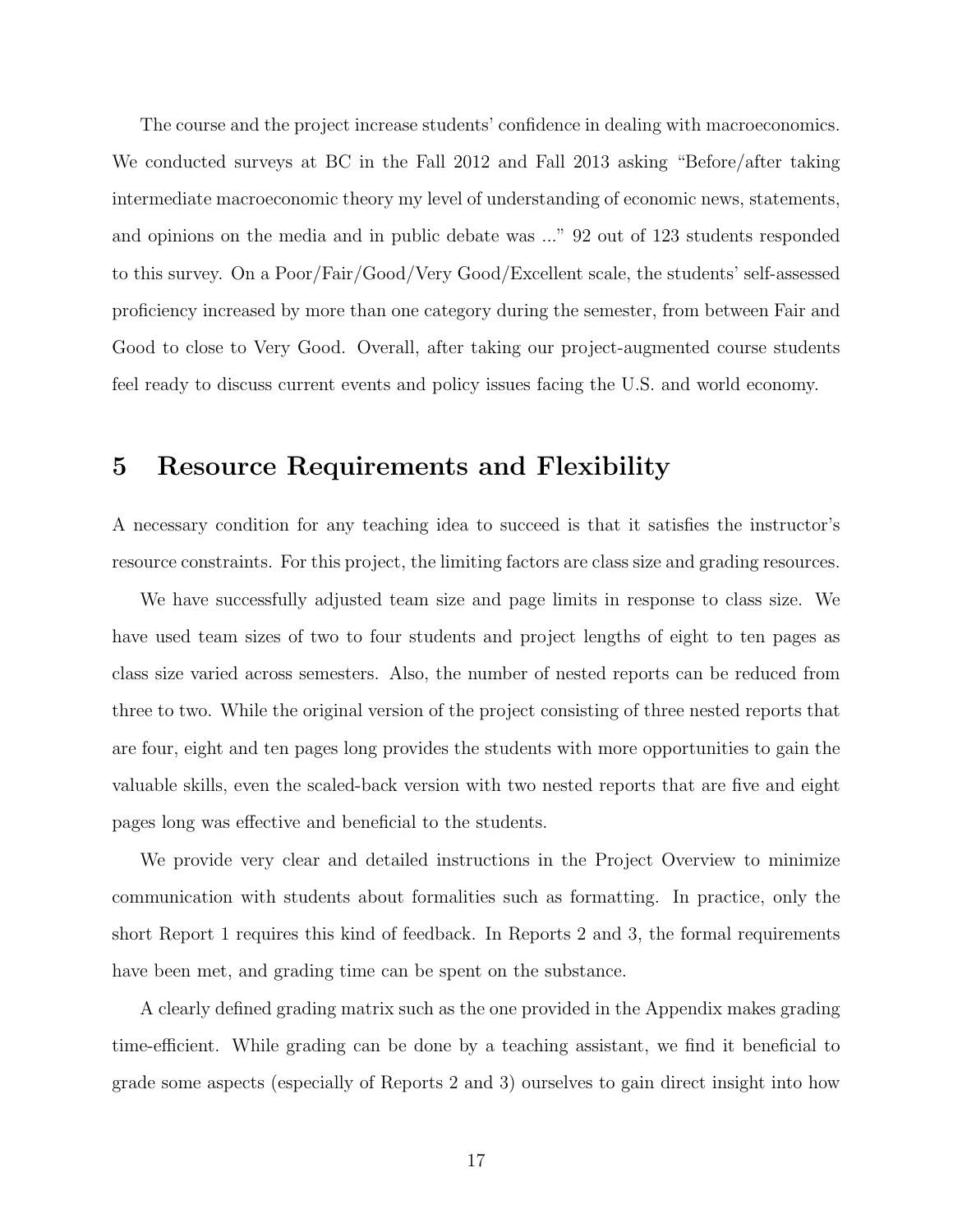students have progressed in mastering the class material, and to focus our lectures on areas of confusion.

Our project is interesting for economics majors as well as non-majors because the latter are often excellent at observing applicability of course material (or lack thereof) to real world problems. In fact, non-majors can play a key role on a project team by contributing to the diversity of thought.

The project is also flexible from the textbook standpoint. We use Blanchard and Johnson (2012) at BC and Mankiw (2012) at WSU but the project goes with any textbook that covers macroeconomic theory at the intermediate level.<sup>18</sup> Within a given textbook, we find it helpful to coordinate the chapter sequence with the timeline of our project. For example, when using Mankiw (2012), we study Chapters 1, 2 and 3 on introduction to macro, data and national income in the long-run classical model before Report 1 is due that focuses on becoming familiar with sources of macroeconomic data and learning to use the data to summarize the current state of the economy. We then cover Chapters 4, 5 and 7 on the monetary system, inflation and unemployment to complete the long-run model and follow with Chapters 10, 11, 12 and 14 on the short-run model before Report 2 is due that focuses on explaining the causes of the recent recession and evaluating monetary and fiscal policies using theories and models. Finally, before Report 3 is due, we cover Chapter 6 on the open economy, so that students can discuss the trade deficit, and Chapters 8 and 9 on the very long-run economic growth run to enable them to consider growth policies. Students read Chapters 18, 19 and 20 on stabilization policy, government debt, and financial system as background readings for the project throughout the semester. Since authors such as Mankiw design their textbooks to allow for flexible sequencing of chapters, a different order could certainly be used.

<sup>18</sup>de Araujo, O'Sullivan, and Simpson (2013) point out there are two main approaches to teaching macroeconomics at the intermediate level: the traditional approach based on aggregate models of the macroeconomy and the new approach of building macroeconomic relationships from microfoundations. While we use textbooks with the traditional aggregate approach, the microfounded approach (e.g., Williamson 2011) does not preclude instructors from implementing this project in any way. See also Gray and Miller (2011) for more detail on leading intermediate macroeconomic textbooks.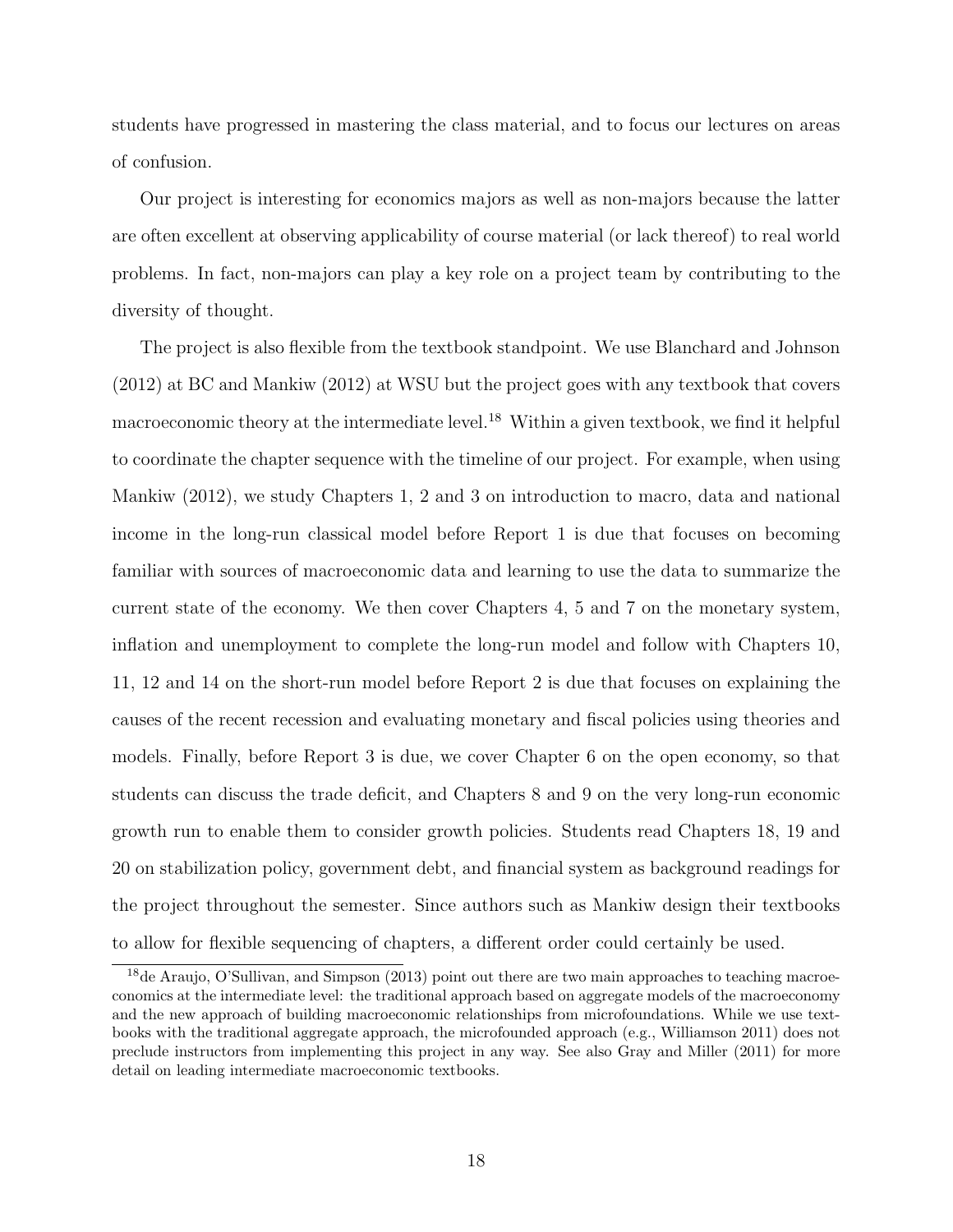## 6 Summary

In this paper we describe the setup and experiences from integrating a semester-long, teambased, written economic analysis project into an otherwise standard intermediate macroeconomic theory course. Students write a sequence of nested reports on the current state of the economy and the appropriate policy response to it, responding to events during the semester in real time. Students can follow any line of argument but have to support it by macro theory and models, which simulates a real-world policy consulting experience.

The project is very flexible. It is textbook-independent and can be easily tailored to current economic and political affairs. It is interesting for economics majors as well as non-majors and flexible enough to be feasible even for larger classes.

As we have shown, students initially find the project challenging, but are in the end impressed by the amount of learning and the skills they have acquired. We are especially encouraged by the new-found confidence the students express in using economic theory and models outside of the classroom. The project makes students enthusiastic about "boring theory" and greatly improves their learning experience. But above all, the project nurtures young economists that have skills and confidence to actively engage in the policy debates of today and the future.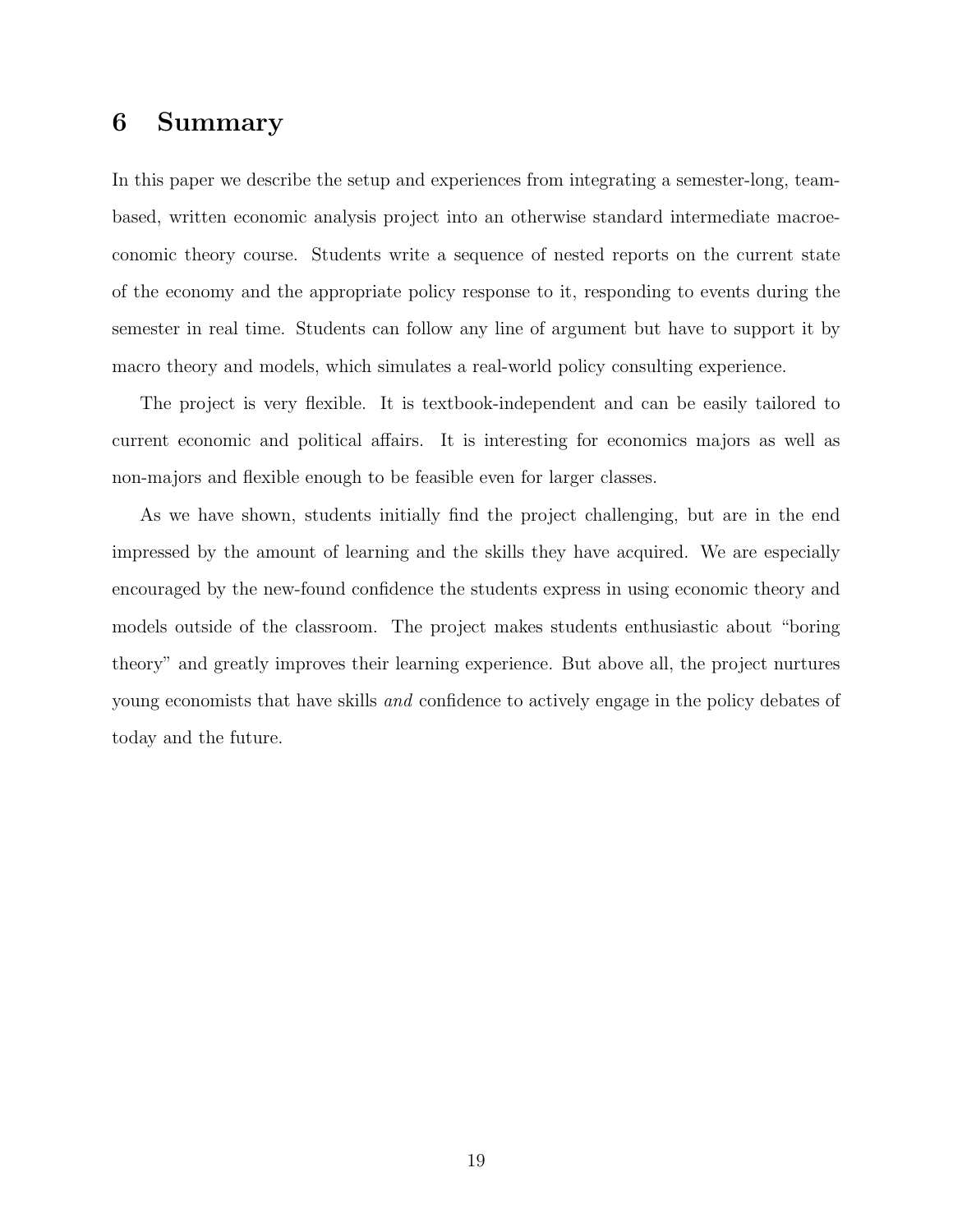## References

- Bartlett RL (2006). "The evolution of cooperative learning and economics instruction." In WE Becker, M Watts, SR Becker (eds.), "Teaching economics: More alternatives to chalk and talk," chapter 3, pp. 39–58. Edward Elgar Press, Cheltenham.
- Blanchard O, Johnson DR (2012). *Macroeconomics*. Pearson, Upper Saddle River, NJ,  $6^{th}$ edition.
- Blinder A (2010). "Teaching macro principles after the financial crisis." *Journal of Economic* Education,  $41(4)$ ,  $385-390$ .
- Brusentsev V, Miller JB (2011). "The Educational Value of the College Fed Challenge." University of Delaware Economic Department Working Paper No. 2011-07.
- Colander D (2010). "Introduction to symposium on the financial crisis and the teaching of macroeconomics." Journal of Economic Education, 41(4), 383–384.
- Coyle D (2012a). "Introduction: The state of economics and the education of economists." In Coyle (2012b), pp. ix–xviii.
- Coyle D (ed.) (2012b). What's the use of economics? Teaching the dismal science after the crisis. London Publishing Partnership, London.
- de Araujo P, O'Sullivan R, Simpson NB (2013). "What should be taught in intermediate macroeconomics?" Journal of Economic Education, 44(1), 74–90.
- Docherty P, Tse H, Forman R, McKenzie J (2010). "Extending the principles of intensive writing to large macroeconomics classes." Journal of Economic Education, 41(4), 370–382.
- Friedman BM (2010). "Reconstructing economics in light of the 2007 financial crisis." *Journal* of Economic Education, 41(4), 391–397.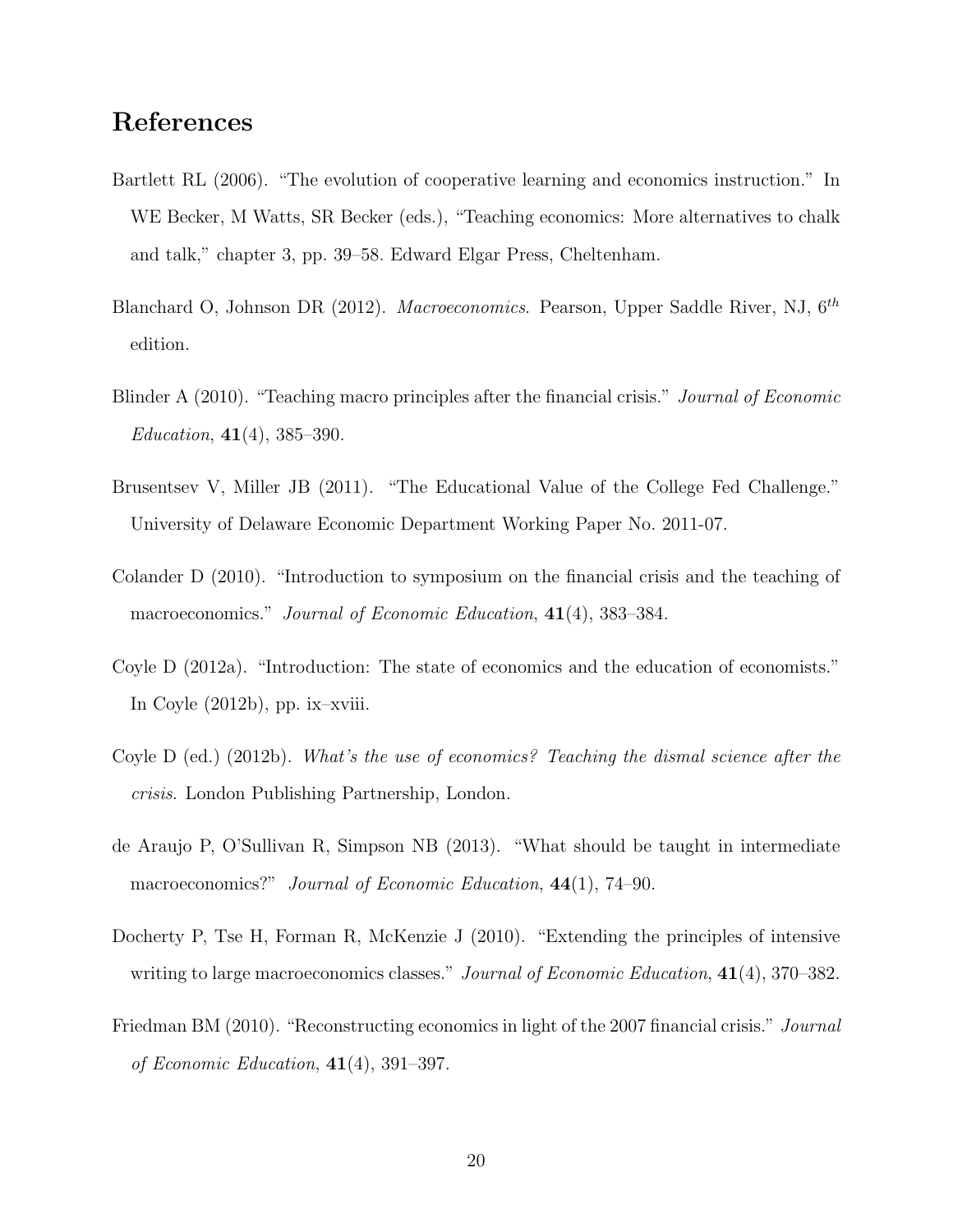- Gray JD, Miller JM (2011). "Intermediate macro texts and the economic crisis of 2008-09." International Review of Economics Education, 10(1), 133–147.
- Hart Research Associates (2013). "It takes more than a major: Employer priorities for college learning and student success." Online survey, Association of American Colleges and Universities. (accessed May 29, 2013), URL http://www.aacu.org/leap/documents/2013 EmployerSurvey.pdf.
- Hattie J, Timperley H (2007). "The Power of Feedback." Review of Educational Research,  $77(1), 81-112.$
- Higgins R, Hartley P, Skelton A (2002). "The Conscientious Consumer: Reconsidering the role of assessment feedback in student learning." Studies in Higher Education,  $27(1)$ , 53–64.
- Hurtado S, Eagan K, Pryor JH, Whang H, Tran S (2012). "Undergraduate teaching faculty: The 2010-2011 HERI faculty survey." Technical report, Higher Education Research Institute at UCLA. (accessed May 29, 2013), URL http://www.aacu.org/leap/documents/2013 EmployerSurvey.pdf.
- Jones S, Hoest E, Fuld R, Dahal M, Colander D (2010). "What economics majors think of the economics major." In D Colander, K McGoldrick (eds.), "Educating economists: The Teagle discussion on re-evaluating the undergraduate conomics major," pp. 191–214. Edward Elgar.
- Mankiw G (2012). Macroeconomics. Worth Publishers,  $8^{th}$  edition.
- McGoldrick K, Cooper J, Marburger D, Rhoads J, Smith K (2013). "Cooperative learning in economics." (accessed May 29, 2013), URL http://serc.carleton.edu/econ/cooperative/economics.html.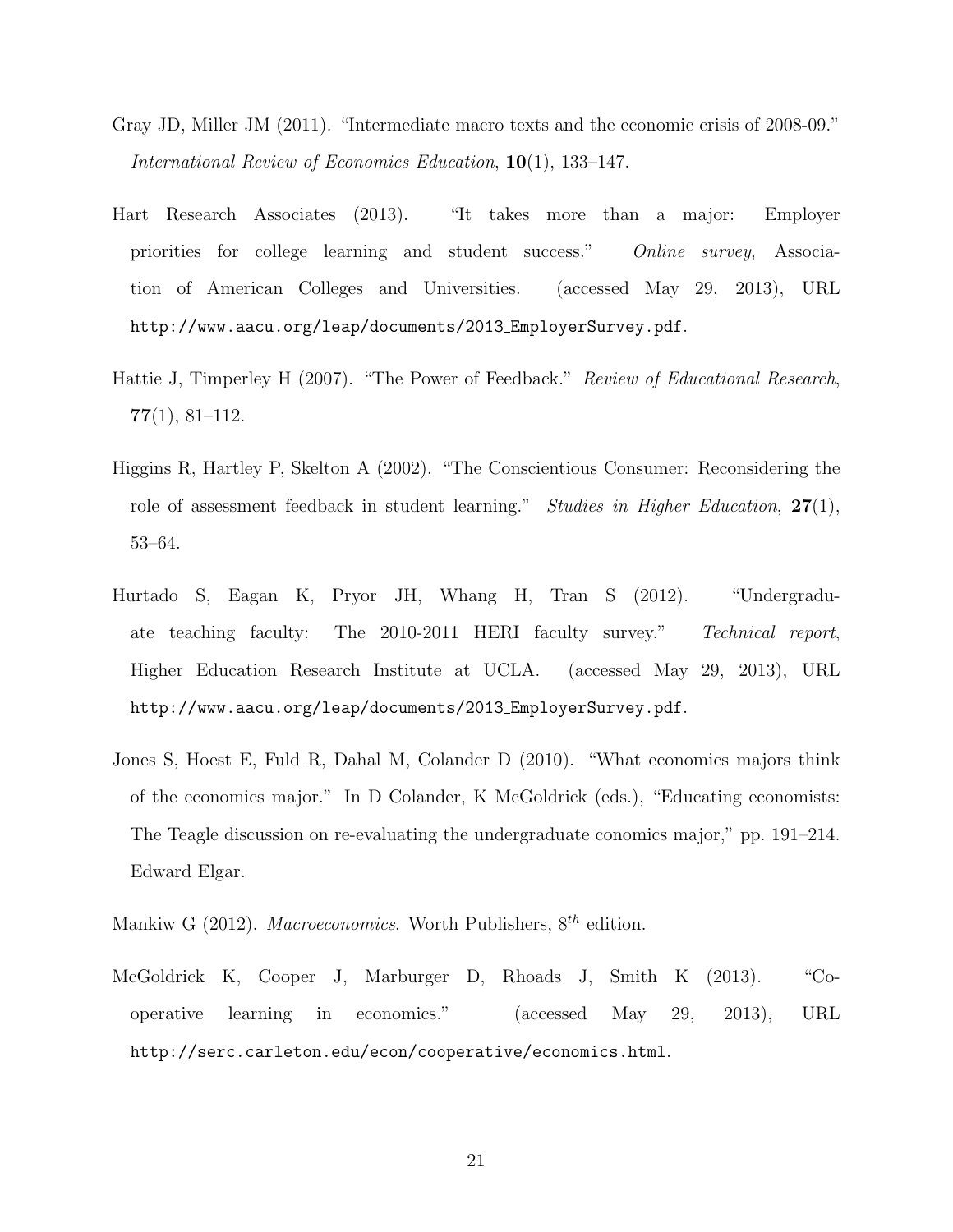- Seabright P (2012). "The education of economists in the light of the financial crisis." In Coyle (2012b), pp. 83–86.
- Shiller RJ (2010). "How should the financial crisis change how we teach economics?" Journal of Economic Education,  $41(4)$ ,  $403-409$ .
- Williamson SDD (2011). *Macroeconomics*. Prentice Hall,  $5<sup>th</sup>$  edition.
- Yamarik S (2007). "Does cooperative learning improve student learning outcomes?" Journal of Economic Education, 38(3), 259–277.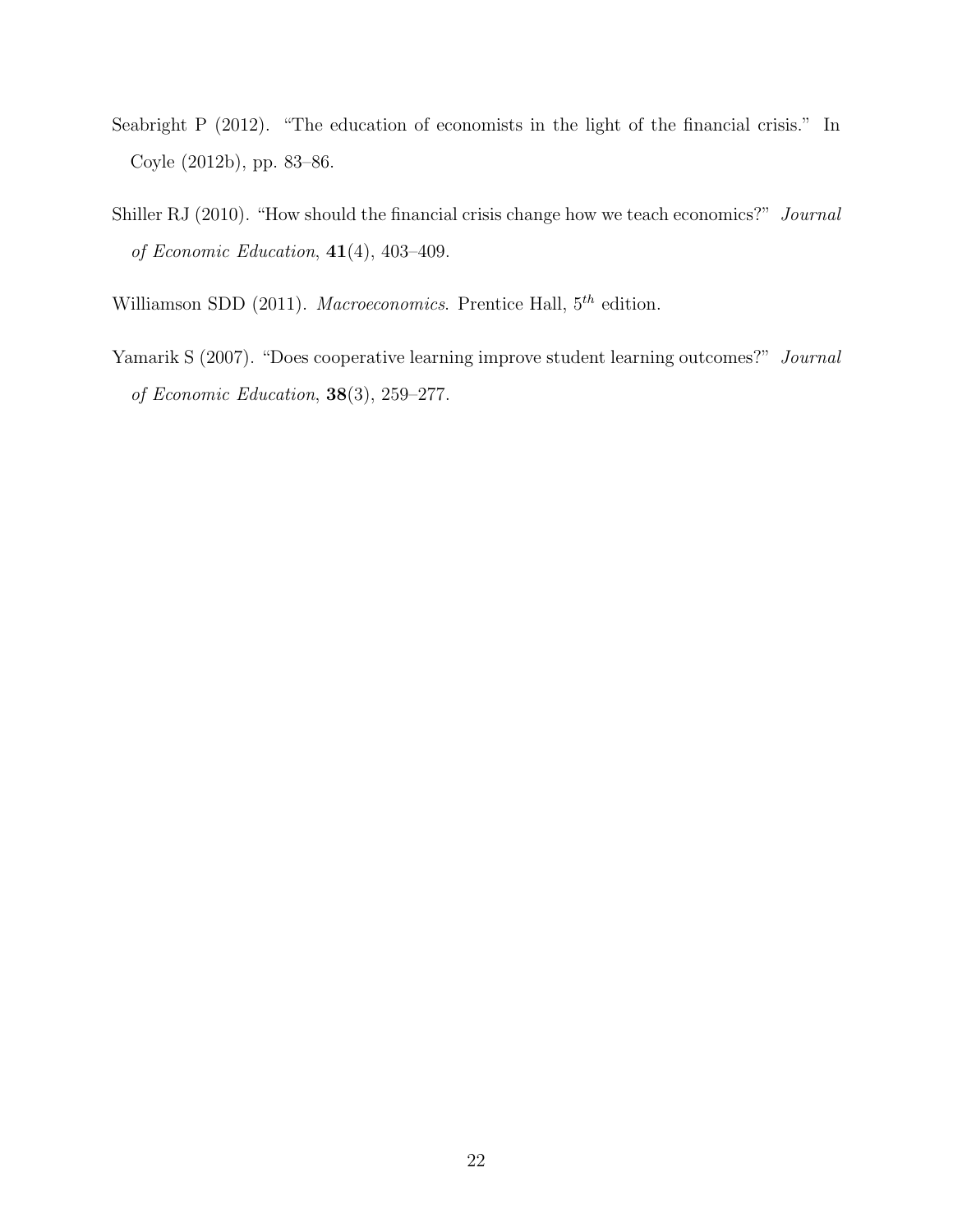## Appendix: Grading Matrix Example

Tables 5 to 7 show the grading matrix for the WSU 2012 "Advisors to President Obama

Project" including the corresponding student learning outcomes (SLOs) from Table 3.

#### Table 5: Report 1 Grading Matrix

CONTENT - 50% (50 points) 1. Description of the current state of the U.S. economy and comparison to the state prior to the recession (Please use important economic variables to describe the economy and explain to the President why these variables are important) (12.5 points, SLO 6)

| Emerging                                                                          | Developing                                                                                                  | Mastering                                                                              |  |  |  |  |  |  |
|-----------------------------------------------------------------------------------|-------------------------------------------------------------------------------------------------------------|----------------------------------------------------------------------------------------|--|--|--|--|--|--|
| Does not attempt to or fails to identify and                                      | Identifies and summarizes, though some                                                                      | Clearly identifies and summarizes the is-                                              |  |  |  |  |  |  |
| summarize accurately.                                                             | aspects are incorrect or confused. Nuances                                                                  | sue. Identifies integral relationships essen-                                          |  |  |  |  |  |  |
|                                                                                   | and key details are missing or glossed over.                                                                | tial to analyzing the issue.                                                           |  |  |  |  |  |  |
| Results are not relevant.                                                         | Results are relevant but not complete.                                                                      | Results are complete, focused, relevant.                                               |  |  |  |  |  |  |
|                                                                                   | 2. Definition of recession (Please inform the President whether the recession is over) (12.5 points, SLO 7) |                                                                                        |  |  |  |  |  |  |
| Emerging                                                                          | Developing                                                                                                  | Mastering                                                                              |  |  |  |  |  |  |
| Does not attempt to or fails to identify and                                      | Identifies and summarizes, though some                                                                      | Clearly identifies and summarizes the is-                                              |  |  |  |  |  |  |
| summarize accurately.                                                             | aspects are incorrect or confused. Nuances                                                                  | sue. Identifies integral relationships essen-                                          |  |  |  |  |  |  |
|                                                                                   | and key details are missing or glossed over.                                                                | tial to analyzing the issue.                                                           |  |  |  |  |  |  |
| Results are not relevant.                                                         | Results are relevant but not complete.                                                                      | Results are complete, focused, relevant.                                               |  |  |  |  |  |  |
|                                                                                   | 3. Comparison of the recession to another recession in the history of the U.S. or any recession in another  |                                                                                        |  |  |  |  |  |  |
|                                                                                   | country (Please explain to the President why you chose this particular comparison by telling him why it is  |                                                                                        |  |  |  |  |  |  |
| interesting and relevant) (12.5 points, SLO 6)                                    |                                                                                                             |                                                                                        |  |  |  |  |  |  |
| Emerging                                                                          | Developing                                                                                                  | Mastering                                                                              |  |  |  |  |  |  |
| Does not attempt to or fails to identify and                                      | Identifies and summarizes, though some                                                                      | Clearly identifies and summarizes the is-                                              |  |  |  |  |  |  |
| summarize accurately.                                                             | aspects are incorrect or confused. Nuances                                                                  | sue. Identifies integral relationships essen-                                          |  |  |  |  |  |  |
|                                                                                   | and key details are missing or glossed over.                                                                | tial to analyzing the issue.                                                           |  |  |  |  |  |  |
| Results are not relevant.                                                         | Results are relevant but not complete.                                                                      | Results are complete, focused, relevant.                                               |  |  |  |  |  |  |
| 4. A brief analysis of causes of the recession (12.5 points, SLO 2)               |                                                                                                             |                                                                                        |  |  |  |  |  |  |
| Emerging                                                                          | Developing                                                                                                  | Mastering                                                                              |  |  |  |  |  |  |
| Does not attempt to or fails to identify and                                      | Identifies and summarizes, though some                                                                      | Clearly identifies and summarizes the is-                                              |  |  |  |  |  |  |
| summarize accurately.                                                             | aspects are incorrect or confused. Nuances                                                                  | sue. Identifies integral relationships essen-                                          |  |  |  |  |  |  |
|                                                                                   | and key details are missing or glossed over.                                                                | tial to analyzing the issue.                                                           |  |  |  |  |  |  |
| Results are not relevant.                                                         | Results are relevant but not complete.                                                                      | Results are complete, focused, relevant.                                               |  |  |  |  |  |  |
| PRESENTATION - 50% (50 points)                                                    |                                                                                                             |                                                                                        |  |  |  |  |  |  |
|                                                                                   |                                                                                                             |                                                                                        |  |  |  |  |  |  |
|                                                                                   | ORGANIZATION: Meaningful introduction, logical flow of ideas, development of ideas within sections or       |                                                                                        |  |  |  |  |  |  |
| paragraphs, cohesive analysis, proper use of sources (25 points, SLOs 8,10)       |                                                                                                             |                                                                                        |  |  |  |  |  |  |
| Emerging                                                                          | Developing                                                                                                  | Mastering                                                                              |  |  |  |  |  |  |
| Work is unfocused and poorly organized;                                           | Basic organization is apparent; transitions                                                                 | Organization is clear; transitions between                                             |  |  |  |  |  |  |
| lacks logical connection of ideas. Analysis                                       | connect ideas, although they may be me-                                                                     | ideas enhance presentation. The analy-                                                 |  |  |  |  |  |  |
| is not cohesive and does not flow well. For-                                      | chanical. Format is appropriate although                                                                    | sis is cohesive and flows well. Consistent                                             |  |  |  |  |  |  |
| mat is absent, inconsistent or distracting.                                       | at times inconsistent.                                                                                      | use of appropriate format. Few issues with                                             |  |  |  |  |  |  |
| Unnecessary repetitions exist.                                                    |                                                                                                             | other components of presentation.                                                      |  |  |  |  |  |  |
| Few sources are cited or used correctly.                                          | Most sources are cited and used correctly.                                                                  | All sources are cited and used correctly.                                              |  |  |  |  |  |  |
| No evidence of search, selection or source                                        | Demonstrates adequate skill in searching,                                                                   | Evidence of search, selection, and source                                              |  |  |  |  |  |  |
| evaluation skills. Repeats information pro-                                       | selecting, and evaluating sources to meet                                                                   | evaluation skills; notable identification of                                           |  |  |  |  |  |  |
| vided without question or dismisses evi-<br>dence without adequate justification. | the information need but only information<br>covered in class/textbook is used.                             | uniquely salient resources. Examines ev-<br>idence and its source; questions its accu- |  |  |  |  |  |  |
|                                                                                   |                                                                                                             | racy, relevance and completeness. Interest-                                            |  |  |  |  |  |  |
|                                                                                   |                                                                                                             | ing and relevant information not covered in                                            |  |  |  |  |  |  |
|                                                                                   |                                                                                                             | $\emph{class}/\emph{textbook}$ is used.                                                |  |  |  |  |  |  |
|                                                                                   | WRITING QUALITY: Appropriately writes to audience; spelling, grammar, conciseness (25 points, SLO 9)        |                                                                                        |  |  |  |  |  |  |
| Emerging                                                                          | Developing                                                                                                  | Mastering                                                                              |  |  |  |  |  |  |
| In many places, language obscures mean-                                           | In general, language does not interfere                                                                     | Language clearly and effectively communi-                                              |  |  |  |  |  |  |
| ing.                                                                              | with communication.                                                                                         | cates ideas. At times, nuanced, eloquent.                                              |  |  |  |  |  |  |
| Grammar, syntax, or other errors are dis-                                         | Errors are not distracting or frequent, al-                                                                 | Errors are minimal. Style is very appropri-                                            |  |  |  |  |  |  |
| tracting or repeated. Little evidence of                                          | though there may be some issues with                                                                        | ate for audience.                                                                      |  |  |  |  |  |  |
| proofreading. Style is inconsistent or in-                                        | more difficult aspects of style and voice.                                                                  |                                                                                        |  |  |  |  |  |  |
| appropriate for selected audience.                                                | Style generally consistent and appropriate<br>for selected audience.                                        |                                                                                        |  |  |  |  |  |  |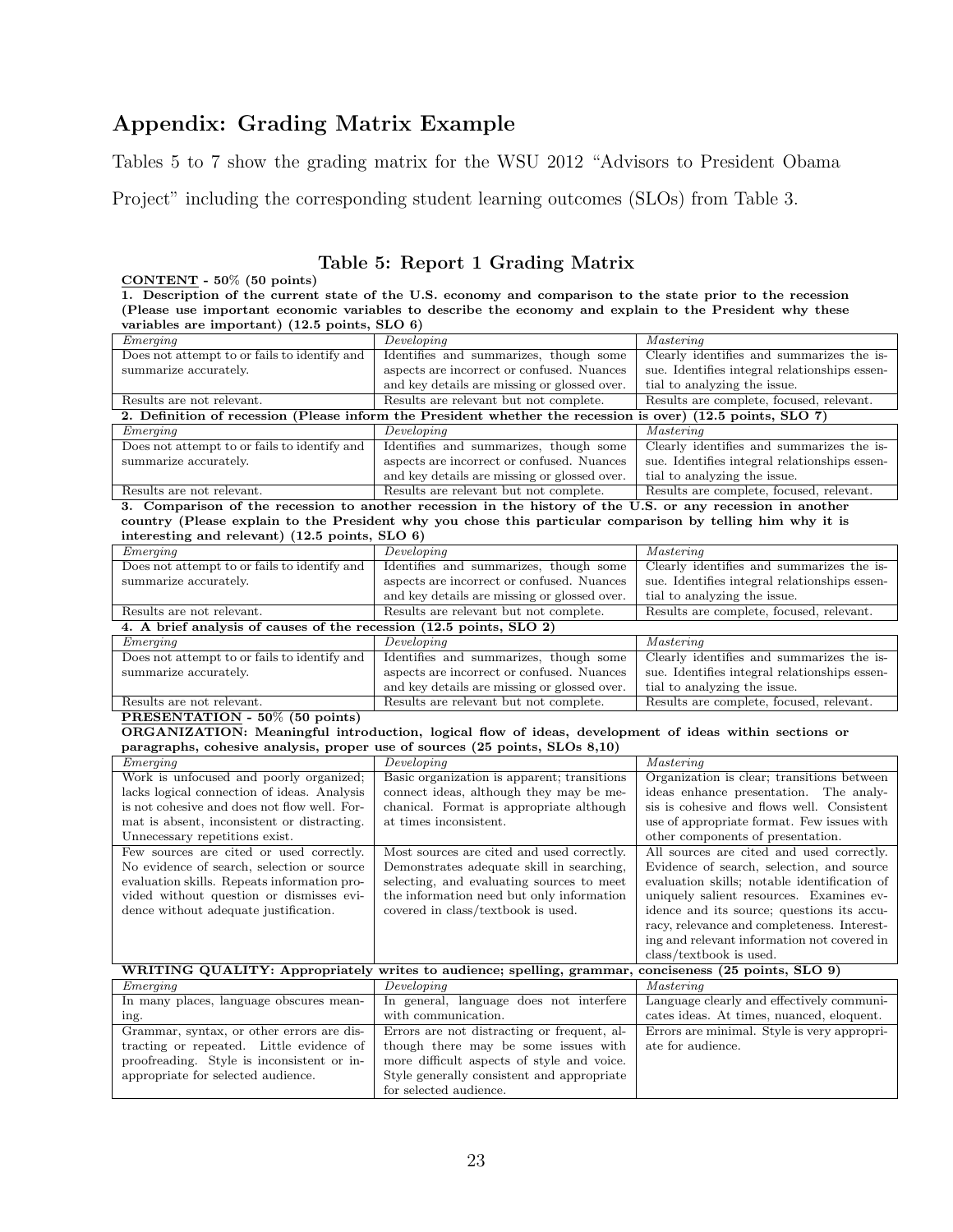#### Table 6: Report 2 Grading Matrix

#### $CONTENT - 50\% (50 points)$

|  | 5. A thorough explanation of the causes of the recession (i.e., how the recession started) and how it spread |  |  |  |  |  |  |  |
|--|--------------------------------------------------------------------------------------------------------------|--|--|--|--|--|--|--|
|  | throughout the economy (16 points, SLOs $1-4$ , 6)                                                           |  |  |  |  |  |  |  |

| throughout the economy (16 points, SLOs $1-4$ , 6)                          |                                                                                                       |                                                                 |  |  |  |  |
|-----------------------------------------------------------------------------|-------------------------------------------------------------------------------------------------------|-----------------------------------------------------------------|--|--|--|--|
| Emerging                                                                    | Developing                                                                                            | Mastering                                                       |  |  |  |  |
| Does not attempt to or fails to identify and                                | Identifies and summarizes, theory and                                                                 | Clearly identifies and summarizes the is-                       |  |  |  |  |
| summarize accurately. There is no or very                                   | models are used, connections between dif-                                                             | sue. Identifies integral relationships essen-                   |  |  |  |  |
| little use of theory and models. Fails to                                   | ferent parts of the economy are made,                                                                 | tial to analyzing the issue. Uses theory                        |  |  |  |  |
| make connections between different parts                                    | though some aspects are incorrect or con-                                                             | and models well. Identifies integral rela-                      |  |  |  |  |
| of the economy.                                                             | fused. Nuances and key details are missing                                                            | tionships and connections between differ-                       |  |  |  |  |
|                                                                             | or glossed over.                                                                                      | ent parts of the economy essential to ana-                      |  |  |  |  |
|                                                                             |                                                                                                       | lyzing the issue.                                               |  |  |  |  |
| Results are not relevant.                                                   | Results are relevant but not complete.                                                                | Results are complete, focused, relevant.                        |  |  |  |  |
|                                                                             | 6. An evaluation of monetary policies taken by the Fed (17 points, SLOs 1, 2,                         | $4 - 6$                                                         |  |  |  |  |
| Emerging                                                                    | Developing                                                                                            | Mastering                                                       |  |  |  |  |
| Does not attempt to or fails to identify and                                | Identifies and summarizes the issue. The-                                                             | Clearly identifies and summarizes the is-                       |  |  |  |  |
| summarize accurately. There is no or very                                   | ory and models are used, policies are eval-                                                           | sue. Uses theory and models well. A thor-                       |  |  |  |  |
| little use of theory and models. There is                                   | uated though some aspects are incorrect                                                               | ough evaluation of the policies follows from                    |  |  |  |  |
| no or very little evaluation of the policies.                               | or confused. Nuances and key details are                                                              | the presented facts. Identifies integral re-                    |  |  |  |  |
|                                                                             | missing or glossed over.                                                                              | lationships essential to analyzing the issue.                   |  |  |  |  |
| Results are not relevant.                                                   | Results are relevant but not complete.                                                                | Results are complete, focused, relevant.                        |  |  |  |  |
|                                                                             | 7. An evaluation of fiscal policies taken by the government $(17 \text{ points}, SLOs 1, 2, 4-6)$     |                                                                 |  |  |  |  |
| Emerging                                                                    | Developing                                                                                            | Mastering                                                       |  |  |  |  |
| Does not attempt to or fails to identify and                                | Identifies and summarizes the issue. The-                                                             | Clearly identifies and summarizes the is-                       |  |  |  |  |
| summarize accurately. There is no or very                                   | ory and models are used, policies are eval-                                                           | sue. Uses theory and models well. A thor-                       |  |  |  |  |
| little use of theory and models. There is                                   | uated though some aspects are incorrect                                                               | ough evaluation of the policies follows from                    |  |  |  |  |
| no or very little evaluation of the policies.                               | or confused. Nuances and key details are                                                              | the presented facts. Identifies integral re-                    |  |  |  |  |
|                                                                             | missing or glossed over.                                                                              | lationships essential to analyzing the issue.                   |  |  |  |  |
| Results are not relevant.                                                   | Results are relevant but not complete.                                                                | Results are complete, focused, relevant.                        |  |  |  |  |
| PRESENTATION - 50% (50 points)                                              |                                                                                                       |                                                                 |  |  |  |  |
|                                                                             | ORGANIZATION: Meaningful introduction, logical flow of ideas, development of ideas within sections or |                                                                 |  |  |  |  |
| paragraphs, cohesive analysis, proper use of sources (25 points, SLOs 8,10) |                                                                                                       |                                                                 |  |  |  |  |
| Emerging                                                                    | Developing                                                                                            | Mastering                                                       |  |  |  |  |
|                                                                             |                                                                                                       |                                                                 |  |  |  |  |
|                                                                             |                                                                                                       |                                                                 |  |  |  |  |
| Work is unfocused and poorly organized;                                     | Basic organization is apparent; transitions                                                           | Organization is clear; transitions between                      |  |  |  |  |
| lacks logical connection of ideas. Analysis                                 | connect ideas, although they may be me-                                                               | ideas enhance presentation. The analy-                          |  |  |  |  |
| is not cohesive and does not flow well. For-                                | chanical. Format is appropriate although                                                              | sis is cohesive and flows well. Consistent                      |  |  |  |  |
| mat is absent, inconsistent or distracting.                                 | at times inconsistent.                                                                                | use of appropriate format. Few issues with                      |  |  |  |  |
| Unnecessary repetitions exist.                                              |                                                                                                       | other components of presentation.                               |  |  |  |  |
| Few sources are cited or used correctly.                                    | Most sources are cited and used correctly.                                                            | All sources are cited and used correctly.                       |  |  |  |  |
| No evidence of search, selection or source                                  | Demonstrates adequate skill in searching,                                                             | Evidence of search, selection, and source                       |  |  |  |  |
| evaluation skills. Repeats information pro-                                 | selecting, and evaluating sources to meet                                                             | evaluation skills; notable identification of                    |  |  |  |  |
| vided without question or dismisses evi-                                    | the information need but only information                                                             | uniquely salient resources. Examines ev-                        |  |  |  |  |
| dence without adequate justification.                                       | covered in class/textbook is used.                                                                    | idence and its source; questions its accu-                      |  |  |  |  |
|                                                                             |                                                                                                       | racy, relevance and completeness. Interest-                     |  |  |  |  |
|                                                                             |                                                                                                       | ing and relevant information not covered in                     |  |  |  |  |
|                                                                             |                                                                                                       | class/textbook is used.                                         |  |  |  |  |
|                                                                             | WRITING QUALITY: Appropriately writes to audience; spelling, grammar, conciseness (25 points, SLO 9)  |                                                                 |  |  |  |  |
| Emerging                                                                    | Developing                                                                                            | Mastering                                                       |  |  |  |  |
| In many places, language obscures mean-                                     | In general, language does not interfere                                                               | Language clearly and effectively communi-                       |  |  |  |  |
| ing.                                                                        | with communication.                                                                                   | cates ideas. At times, nuanced, eloquent.                       |  |  |  |  |
| Grammar, syntax, or other errors are dis-                                   | Errors are not distracting or frequent, al-                                                           | Errors are minimal. Style is very appropri-                     |  |  |  |  |
| tracting or repeated. Little evidence of                                    | though there may be some issues with                                                                  | ate for audience.                                               |  |  |  |  |
| proofreading. Style is inconsistent or in-                                  | more difficult aspects of style and voice.                                                            |                                                                 |  |  |  |  |
| appropriate for selected audience.                                          | Style generally consistent and appropriate                                                            |                                                                 |  |  |  |  |
|                                                                             | for selected audience.                                                                                |                                                                 |  |  |  |  |
| There is no or very little attempt at revis-                                | There is some effort at revising Report 1                                                             | Report 1 has been revised using feedback                        |  |  |  |  |
| ing Report 1.                                                               | using feedback but more changes to Report                                                             | on both the economic analysis and paper-                        |  |  |  |  |
|                                                                             | 1 are needed.                                                                                         | writing skills. Report 1 has been con-                          |  |  |  |  |
|                                                                             |                                                                                                       | densed to make enough room for the above<br>Report 2 questions. |  |  |  |  |